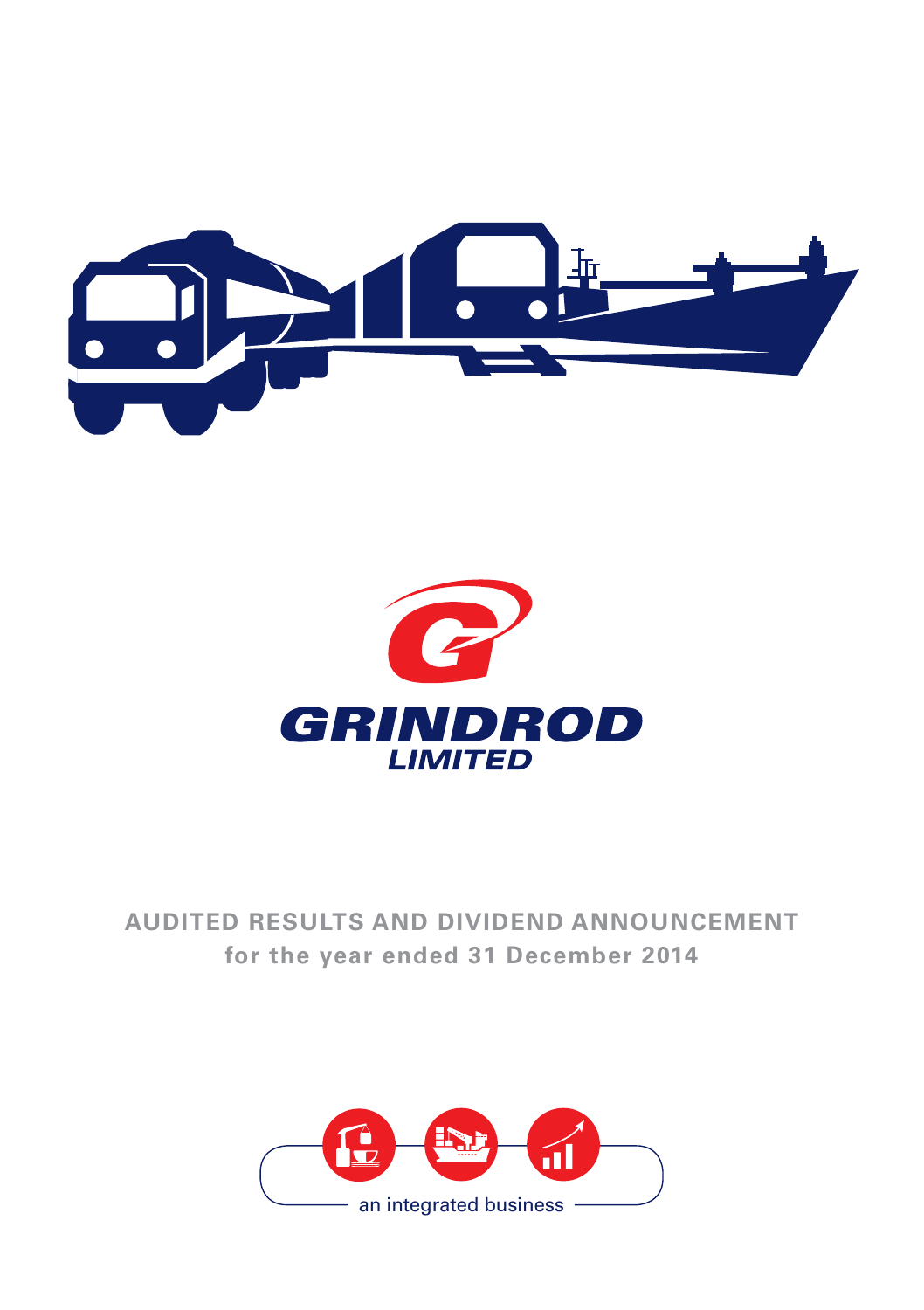

| <b>Highlights</b>                                                  | 1  |
|--------------------------------------------------------------------|----|
| Summarised consolidated income statement                           | 2  |
| Summarised consolidated statement of other<br>comprehensive income | 4  |
| Summarised consolidated statement of financial position            | 5  |
| Summarised consolidated statement of cash flows                    | 6  |
| Summarised consolidated statement of changes in equity             | 7  |
| Segmental analysis                                                 | 8  |
| <b>Business combinations</b>                                       | 9  |
| Leases and ship charters                                           | 11 |
| Fair value of financial instruments                                | 11 |
| Contingent assets/liabilities                                      | 12 |
| Preparer of summarised consolidated financial statements           | 13 |
| <b>Business review</b>                                             | 13 |
| Declaration of final dividend                                      | 17 |
| Corporate information                                              | 18 |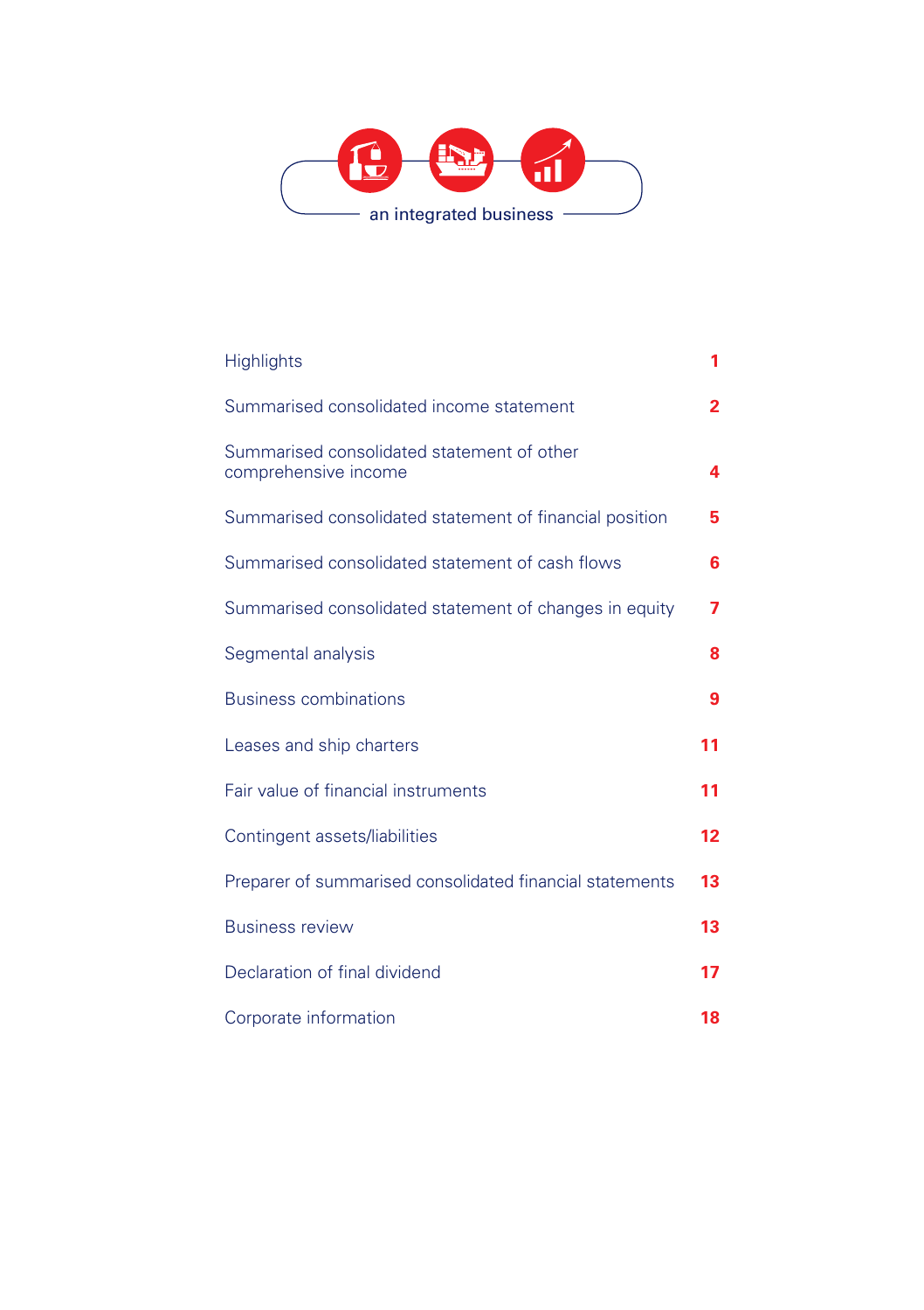# **HIGHLIGHTS**

The group continued to position itself for long-term growth through further investments and expanding its integrated source-to-destination logistics services, in both commodity spread and geographic reach.

- Successful capital raise of R2.4 billion secures equity for growth plan
- Successful B-BBEE consortium transaction of R1.6 billion
- Revenue increased by 2% to R32 717 million inclusive of joint ventures (2013: R32 135 million)
- EBITDA increased by 4% to R1 825 million inclusive of joint ventures (2013: R1 761 million)
- Headline earnings up 4% to R729.4 million (2013: R701.8 million)
- Increase in weighted average number of issued shares 15% to 678.3 million (2013: 591.1 million)
- Headline earnings per share down 9% to 107.5 cents (2013: 118.7 cents)
- Earnings per share down 26% to 147.6 cents (2013: 199.1 cents)
- Net asset value per share up 16% to 2 227 cents (2013: 1 926 cents)
- Final ordinary dividend per share up 17% to 20.0 cents per share (2013: 17.1 cents)
- Net cash R0.5 billion (2013: net debt: equity of 21%)

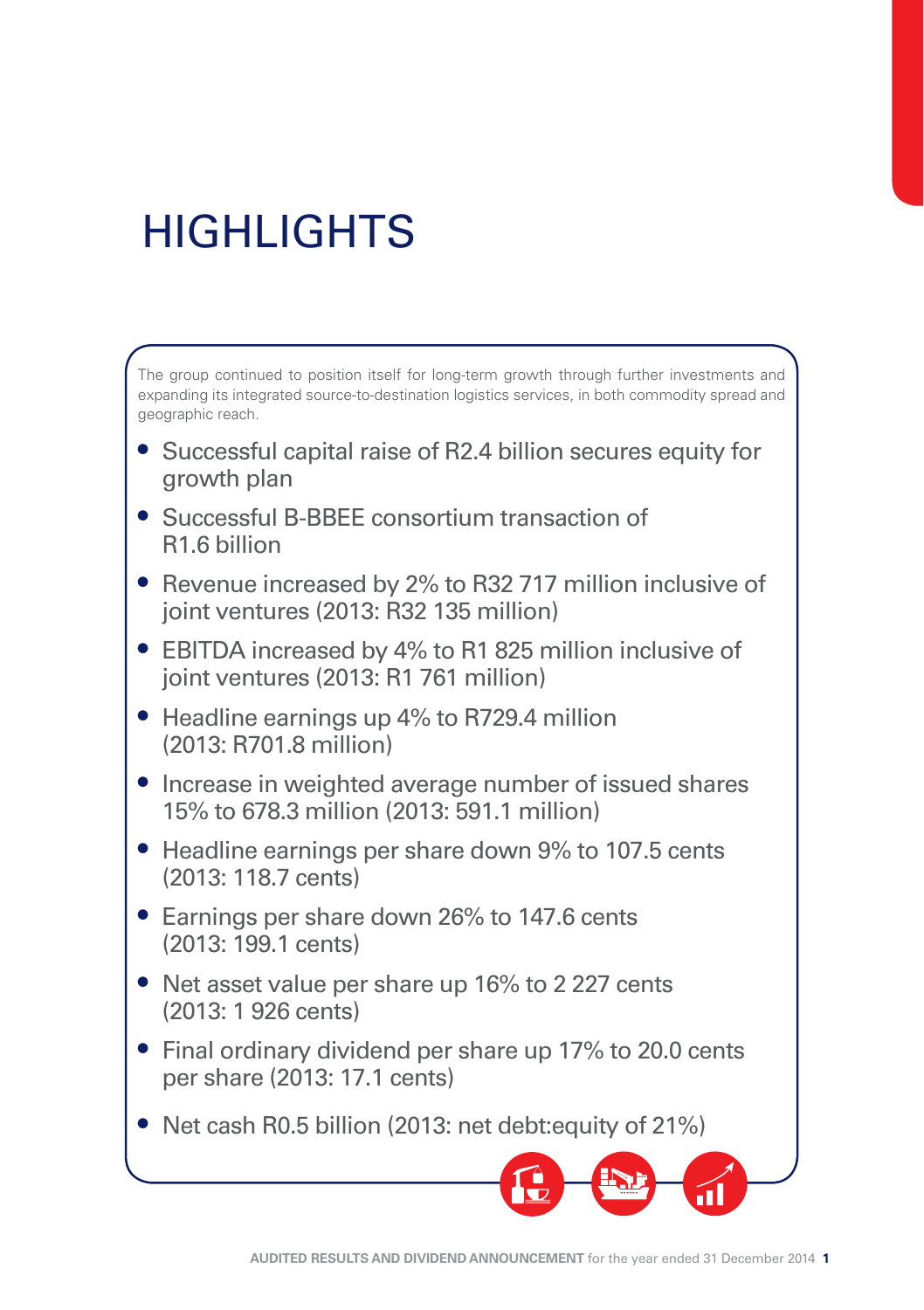# SUMMARISED CONSOLIDATED INCOME STATEMENT

|                                                                                                                                                                                        | <b>Audited</b><br>31 December<br>2014<br><b>R000</b> | Audited<br>31 December<br>2013<br>R000   |
|----------------------------------------------------------------------------------------------------------------------------------------------------------------------------------------|------------------------------------------------------|------------------------------------------|
| Revenue                                                                                                                                                                                | 13 912 482                                           | 15 662 026                               |
| Earnings before interest, taxation, depreciation and amortisation<br>Depreciation and amortisation                                                                                     | 1 166 011<br>(547 143)                               | 886 690<br>(463 112)                     |
| Operating profit before interest and taxation<br>Non-trading items<br>Interest received<br>Interest paid                                                                               | 618 868<br>235 256<br>234 687<br>(216621)            | 423 578<br>479460<br>129 961<br>(222891) |
| Profit before share of joint venture and associate companies' profit<br>Share of joint venture companies' profit after taxation<br>Share of associate companies' profit after taxation | 872 190<br>314 265<br>83 145                         | 810 108<br>545 132<br>23 350             |
| Profit before taxation<br>Taxation                                                                                                                                                     | 1 269 600<br>(193623)                                | 1 378 590<br>(116540)                    |
| Net profit for the year                                                                                                                                                                | 1 075 977                                            | 1 262 050                                |
| Attributable to:<br>Ordinary shareholders<br>Preference shareholders                                                                                                                   | 1 001 191<br>59 094                                  | 1 177 172<br>55 3 54                     |
| Owners of the parent<br>Non-controlling interests                                                                                                                                      | 1 060 285<br>15 692                                  | 1 232 526<br>29 5 24                     |
|                                                                                                                                                                                        | 1 075 977                                            | 1 262 050                                |
| Exchange rates (R/US\$)<br>Opening exchange rate<br>Closing exchange rate<br>Average exchange rate                                                                                     | 10.55<br>11.57<br>10.88                              | 8.48<br>10.55<br>9.67                    |

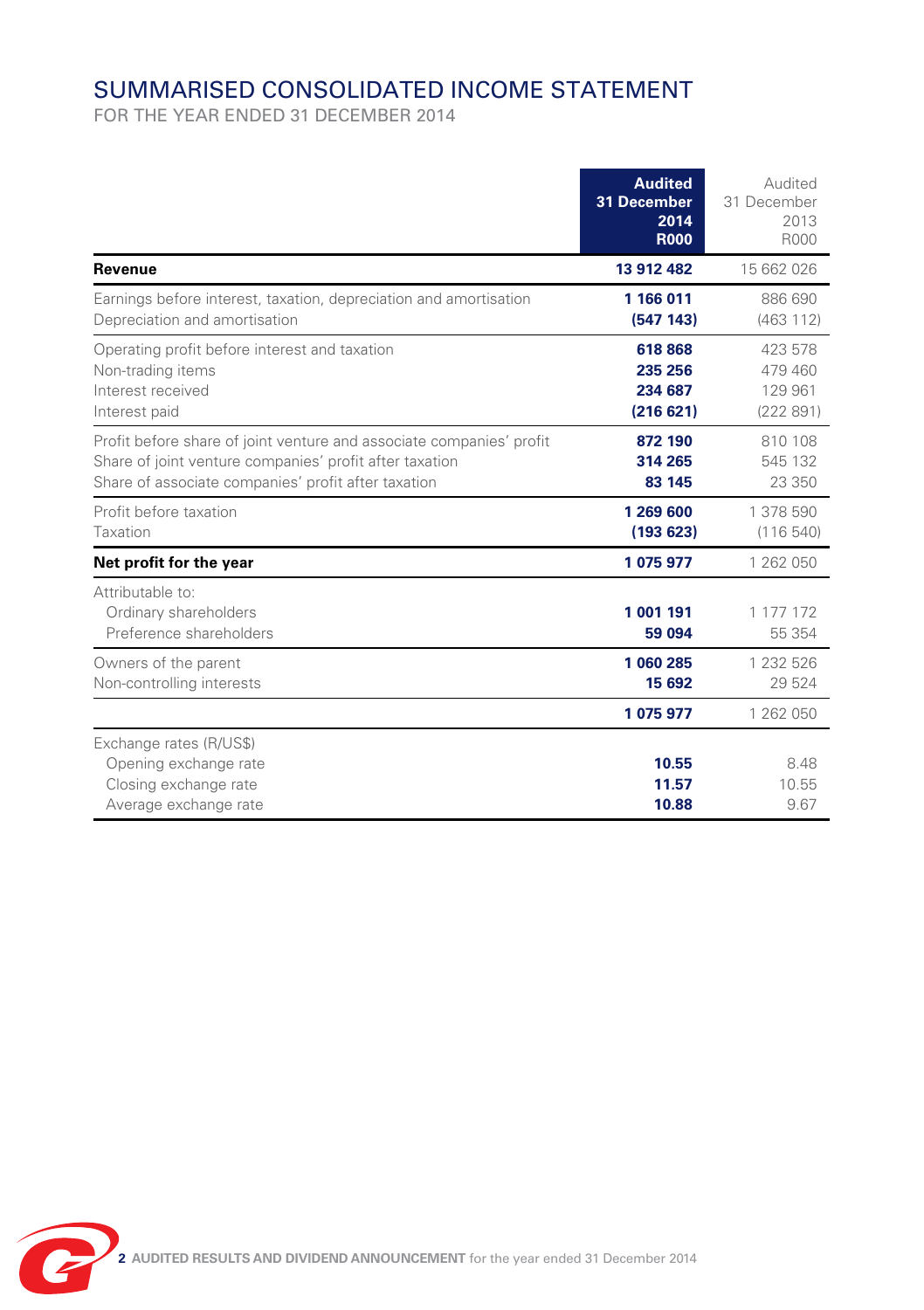|                                                                                                                                                                                                                                                                                                                                               |                                       | <b>Audited</b><br>31 December<br>2014<br><b>R000</b>                     | Audited<br>31 December<br>2013<br>R000                              |
|-----------------------------------------------------------------------------------------------------------------------------------------------------------------------------------------------------------------------------------------------------------------------------------------------------------------------------------------------|---------------------------------------|--------------------------------------------------------------------------|---------------------------------------------------------------------|
| <b>Reconciliation of headline earnings</b><br>Profit attributable to ordinary shareholders<br>Adiusted for:                                                                                                                                                                                                                                   |                                       | 1 001 191<br>(271804)                                                    | 1 177 172<br>(475356)                                               |
| Impairment of goodwill<br>Impairment of other investments<br>Impairment of ships, intangibles, plant and equipment<br>Net profit on disposal of investments<br>Net loss on disposal of plant and equipment<br>Negative goodwill realised<br>Foreign currency translation reserve recycled on cessation<br>of operations following restructure |                                       | 20 000<br>64 759<br>233 396<br>(436 169)<br>6 0 23<br>(23521)<br>(99744) | 186 447<br>64 530<br>58 992<br>(87655)<br>190<br>(3937)<br>(698028) |
| Joint Ventures:<br>Negative goodwill realised<br>Net loss on disposal of plant and equipment<br>Impairment of ships, plant and equipment<br>Total taxation effects of adjustments                                                                                                                                                             |                                       | 162<br>3698<br>(40 408)                                                  | (4642)<br>8747                                                      |
| <b>Headline earnings</b>                                                                                                                                                                                                                                                                                                                      |                                       | 729 387                                                                  | 701816                                                              |
| Ordinary share performance<br>Number of shares in issue less treasury shares<br>Weighted average number of shares (basic)<br>Diluted weighted average number of shares<br>Earnings per share:<br>Basic                                                                                                                                        | (000s)<br>(000s)<br>(000s)<br>(cents) | 751 619<br>678 348<br>681 330<br>147.6                                   | 591 586<br>591 109<br>593 665<br>199.1                              |
| Diluted<br>Headline earnings per share:<br><b>Basic</b><br>Diluted<br>Dividends per share:                                                                                                                                                                                                                                                    | (cents)<br>(cents)                    | 146.9<br>107.5<br>107.1<br>33.6                                          | 198.3<br>118.7<br>118.2<br>37.1                                     |
| Interim<br>Final                                                                                                                                                                                                                                                                                                                              |                                       | 13.6<br>20.0                                                             | 20.0<br>17.1                                                        |
| Dividend cover (headline)                                                                                                                                                                                                                                                                                                                     | (times)                               | 3.2                                                                      | 3.2                                                                 |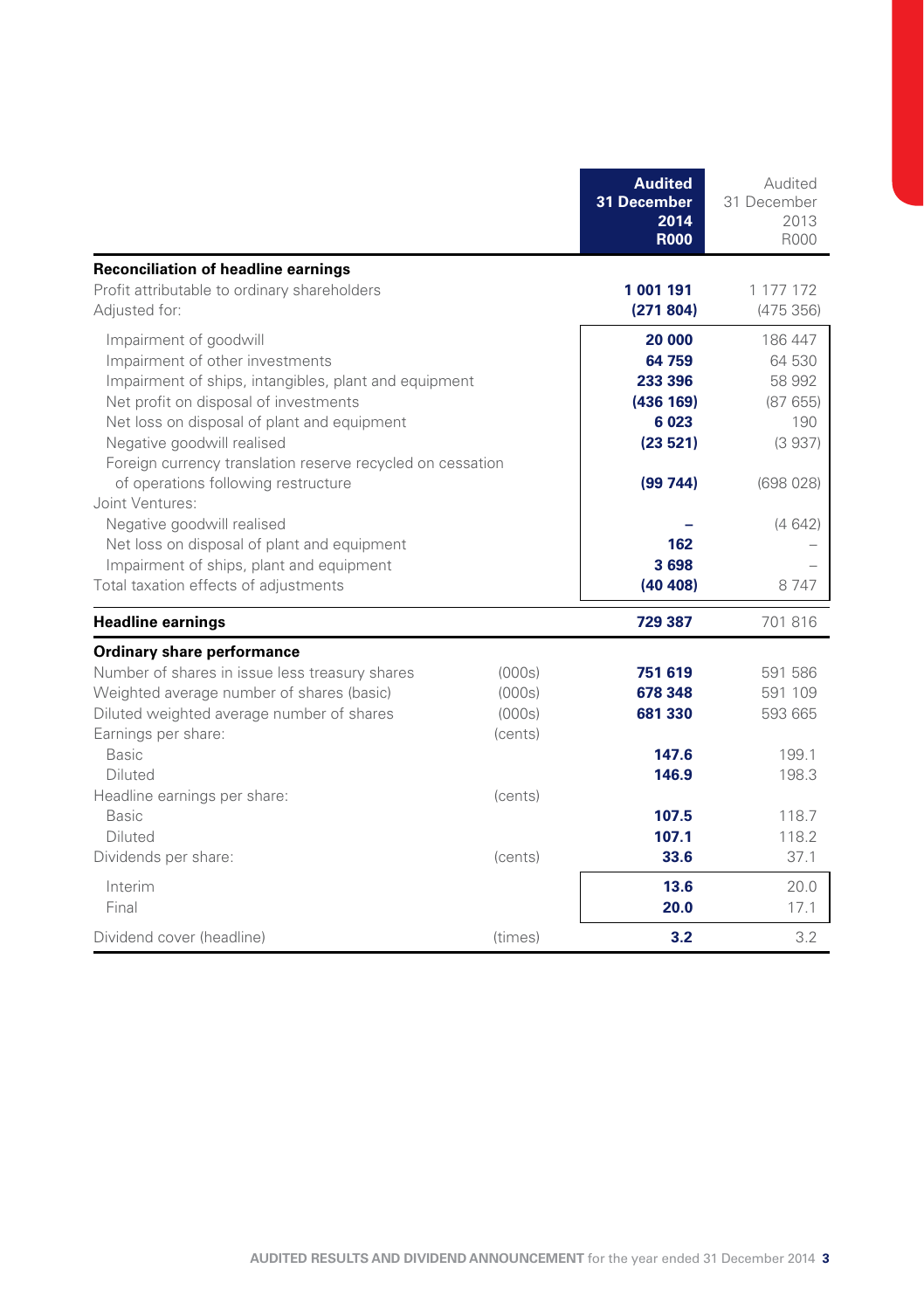## SUMMARISED CONSOLIDATED STATEMENT OF OTHER COMPREHENSIVE INCOME

|                                                                                                                          | <b>Audited</b><br>31 December<br>2014<br><b>R000</b> | Audited<br>31 December<br>2013<br><b>R000</b> |
|--------------------------------------------------------------------------------------------------------------------------|------------------------------------------------------|-----------------------------------------------|
| Profit for the year                                                                                                      | 1 075 977                                            | 1 262 050                                     |
| Other comprehensive income:                                                                                              |                                                      |                                               |
| Items that may be reclassified subsequently to profit and loss<br>Exchange differences on translating foreign operations |                                                      |                                               |
| Exchange differences arising during the year                                                                             | 844 873                                              | 1618579                                       |
| Cash flow hedges                                                                                                         | (77368)                                              | (1038)                                        |
| Business combination acquisition                                                                                         | (1455)                                               | (9148)                                        |
| Fair value loss arising on available-for-sale instruments                                                                |                                                      | (25029)                                       |
| Reclassification of available-for-sale financial instruments                                                             |                                                      | 50 029                                        |
| Items that will not be reclassified subsequently to profit and loss                                                      |                                                      |                                               |
| Actuarial gains                                                                                                          | 1 1 4 7                                              | 8579                                          |
| Total comprehensive income for the year                                                                                  | 1843 174                                             | 2904022                                       |
| Total comprehensive income attributable to:                                                                              |                                                      |                                               |
| Owners of the parent                                                                                                     | 1827 181                                             | 2865201                                       |
| Non-controlling interest                                                                                                 | 15 993                                               | 38 821                                        |
|                                                                                                                          | 1843 174                                             | 2 904 022                                     |

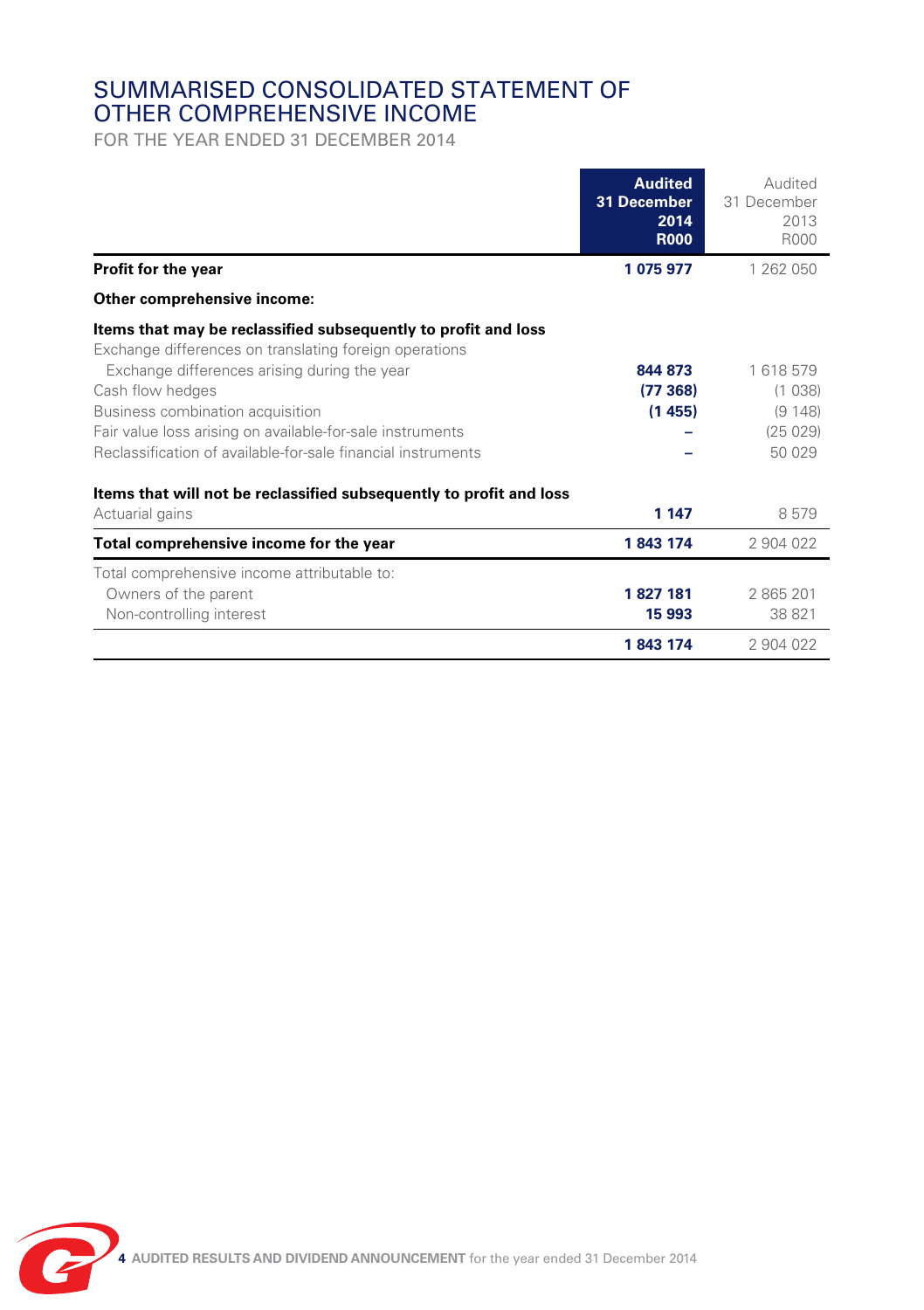# SUMMARISED CONSOLIDATED STATEMENT OF FINANCIAL POSITION

AS AT 31 DECEMBER 2014

|                                                                                                                                                                                                                                                    |                                                      |                                                         | <b>Audited</b><br>31 December<br>2014<br><b>R000</b>                            | Audited<br>31 December<br>2013<br>R000                                       |
|----------------------------------------------------------------------------------------------------------------------------------------------------------------------------------------------------------------------------------------------------|------------------------------------------------------|---------------------------------------------------------|---------------------------------------------------------------------------------|------------------------------------------------------------------------------|
| Ships, property, terminals, vehicles and equipment<br>Intangible assets<br>Investments in joint ventures<br>Investments in associates<br>Deferred taxation<br>Other investments and derivative financial assets<br>Recoverables on cancelled ships |                                                      |                                                         | 7 328 376<br>1552439<br>3 883 263<br>849 303<br>191 704<br>1 175 380<br>300 723 | 6698871<br>559 763<br>3 616 166<br>788 118<br>99 7 7 2<br>493 161<br>236 440 |
| <b>Total non-current assets</b>                                                                                                                                                                                                                    |                                                      |                                                         | 15 281 188                                                                      | 12 492 291                                                                   |
| Loans and advances to bank customers<br>Liquid assets and short-term negotiable securities<br>Bank balances and cash<br>Other current assets<br>Non-current assets held for sale                                                                   |                                                      |                                                         | 4 306 693<br>990 024<br>7 404 912<br>4 303 617<br>513 586                       | 3 674 567<br>1 044 432<br>6076314<br>2718056<br>2 416 467                    |
| <b>Total assets</b>                                                                                                                                                                                                                                |                                                      |                                                         | 32 800 020                                                                      | 28 422 127                                                                   |
| Shareholders' equity<br>Non-controlling interests                                                                                                                                                                                                  |                                                      |                                                         | 17 432 296<br>48 185                                                            | 12 036 428<br>96 239                                                         |
| <b>Total equity</b>                                                                                                                                                                                                                                |                                                      |                                                         | 17 480 481                                                                      | 12 132 667                                                                   |
| Interest-bearing borrowings<br>Financial services funding instruments<br>Deferred taxation<br>Other non-current liabilities                                                                                                                        |                                                      |                                                         | 2 263 292<br>362 717<br>131 643<br>156 665                                      | 1973390<br>1082986<br>144 426<br>110810                                      |
| <b>Non-current liabilities</b><br>Deposits from bank customers<br>Current interest-bearing borrowings<br>Financial services funding instruments<br>Other liabilities<br>Non-current liabilities associated with assets held for sale               |                                                      |                                                         | 2914317<br>7809523<br>1 232 421<br>922 550<br>2 322 993<br>117 735              | 3 3 1 1 6 1 2<br>8014890<br>1 127 074<br>160 253<br>1460392<br>2 2 1 5 2 3 9 |
| <b>Total equity and liabilities</b>                                                                                                                                                                                                                |                                                      |                                                         | 32 800 020                                                                      | 28 422 127                                                                   |
| Net worth per ordinary share – at book value (cents)<br>Net debt: equity ratio<br>Capital expenditure                                                                                                                                              |                                                      |                                                         | 2 2 2 7<br>(0.03):1<br>1645526                                                  | 1926<br>0.21:1<br>2 0 2 0 9 5 3                                              |
|                                                                                                                                                                                                                                                    | <b>Audited</b><br>31 December<br>2014<br><b>R000</b> | <b>Audited</b><br>31 December<br>2014<br><b>US\$000</b> | Audited<br>31 December<br>2013<br>R000                                          | Audited<br>31 December<br>2013<br><b>US\$000</b>                             |
| Capital commitments<br>Authorised by directors and                                                                                                                                                                                                 | 82 500                                               | 15 561                                                  | 184 978                                                                         | 57 711                                                                       |
| contracted for                                                                                                                                                                                                                                     | 81 290                                               | 15 561                                                  | 116 640                                                                         | 25427                                                                        |
| Due within one year<br>Due thereafter                                                                                                                                                                                                              | 79 974<br>1316                                       | 517<br>15 044                                           | 116 140<br>500                                                                  | 23 590<br>1837                                                               |
| Authorised by directors not yet<br>contracted for                                                                                                                                                                                                  | 1210                                                 |                                                         | 68 338                                                                          | 32 284                                                                       |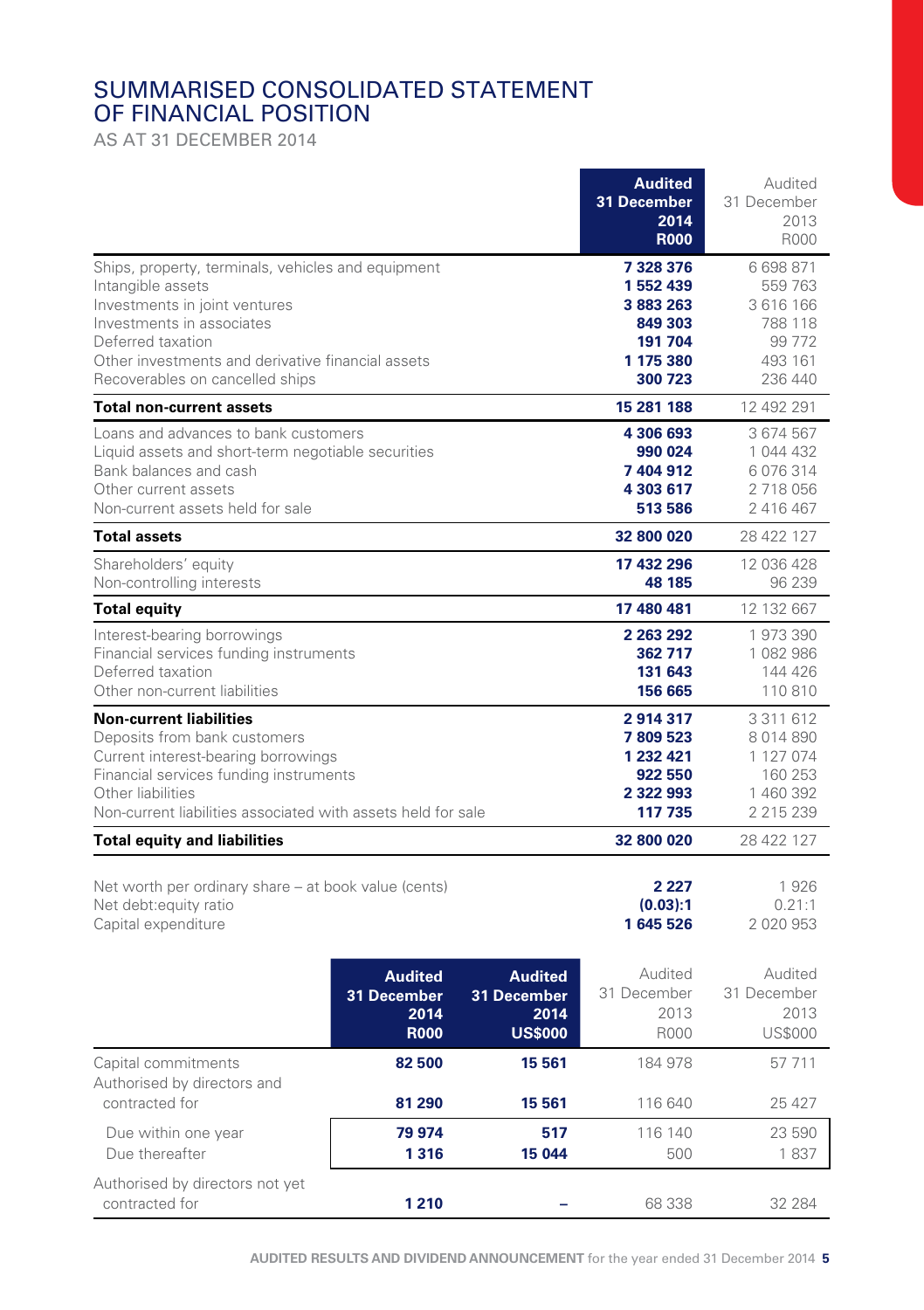# SUMMARISED CONSOLIDATED STATEMENT OF CASH FLOWS

|                                                                                                                                                                                                                                                                                                 | <b>Audited</b><br>31 December<br>2014<br><b>R000</b>              | Audited<br>31 December<br>2013<br><b>R000</b> |
|-------------------------------------------------------------------------------------------------------------------------------------------------------------------------------------------------------------------------------------------------------------------------------------------------|-------------------------------------------------------------------|-----------------------------------------------|
| Operating profit before working capital changes<br>Working capital changes                                                                                                                                                                                                                      | 1 222 860<br>262 905                                              | 734 765<br>(86937)                            |
| Cash generated from operations<br>Net interest paid<br>Net dividends paid<br>Taxation paid                                                                                                                                                                                                      | 1485765<br>(34563)<br>(170107)<br>(223 789)                       | 647828<br>(92930)<br>(173 870)<br>(219585)    |
| Net bank advances to customers and other short-term negotiables                                                                                                                                                                                                                                 | 1 057 306<br>(783085)                                             | 161 443<br>2 465 696                          |
| Deposits - Retail Banking<br>Other                                                                                                                                                                                                                                                              | (768 862)<br>(14223)                                              | 2 196 780<br>268 916                          |
| Net cash flows generated from operating activities before ship<br>sales and purchases<br>Refund on ships under construction cancelled<br>Proceeds on disposal of ships<br>Cash payments on ship options exercised<br>Capital expenditure on ships                                               | 274 221<br>234 317<br>(116 221)<br>(192694)                       | 2627139<br>197 248<br>306 061<br>(406251)     |
| Net cash flows generated from operating activities                                                                                                                                                                                                                                              | 199 623                                                           | 2724197                                       |
| Acquisition of investments, subsidiaries, property, terminals,<br>vehicles and equipment<br>Proceeds from disposal of property, terminals, vehicles,                                                                                                                                            | (955 954)                                                         | (163468)                                      |
| equipment and investments<br>Net payments made to acquire financial assets and finance lease<br>receivables                                                                                                                                                                                     | 383 273<br>(4834)                                                 | 160 889<br>(63162)                            |
| Intangible assets acquired<br>Proceeds from disposal of intangible assets<br>Loans advanced to joint ventures and associate companies<br>Acquisition of preference share investment<br>Acquisition of additional investments in subsidiaries, joint ventures<br>and associates                  | (58248)<br>28 773<br>(400000)<br>(183634)                         | 175<br>100 074<br>(107451)                    |
| Net cash flows utilised in investing activities                                                                                                                                                                                                                                                 | (1 190 624)                                                       | (1544163)                                     |
| Net proceeds from issue of ordinary share capital<br>Acquisition of treasury shares<br>Proceeds from disposal of treasury shares<br>Long-term interest-bearing debt raised<br>Payment of capital portion of long-term interest-bearing debt<br>Short-term interest-bearing debt (repaid)/raised | 3 978 573<br>(37 563)<br>144<br>726 945<br>(1080843)<br>(1588273) | 11737<br>811 560<br>(720 807)<br>571 560      |
| Net cash flows generated from financing activities                                                                                                                                                                                                                                              | 1998983                                                           | 674 050                                       |
| Net increase in cash and cash equivalents<br>Cash and cash equivalents at beginning of the year<br>Difference arising on translation                                                                                                                                                            | 1 007 982<br>6 131 503<br>49 141                                  | 1854084<br>4 250 250<br>27 169                |
| Cash and cash equivalents at end of the year                                                                                                                                                                                                                                                    | 7 188 626                                                         | 6 131 503                                     |

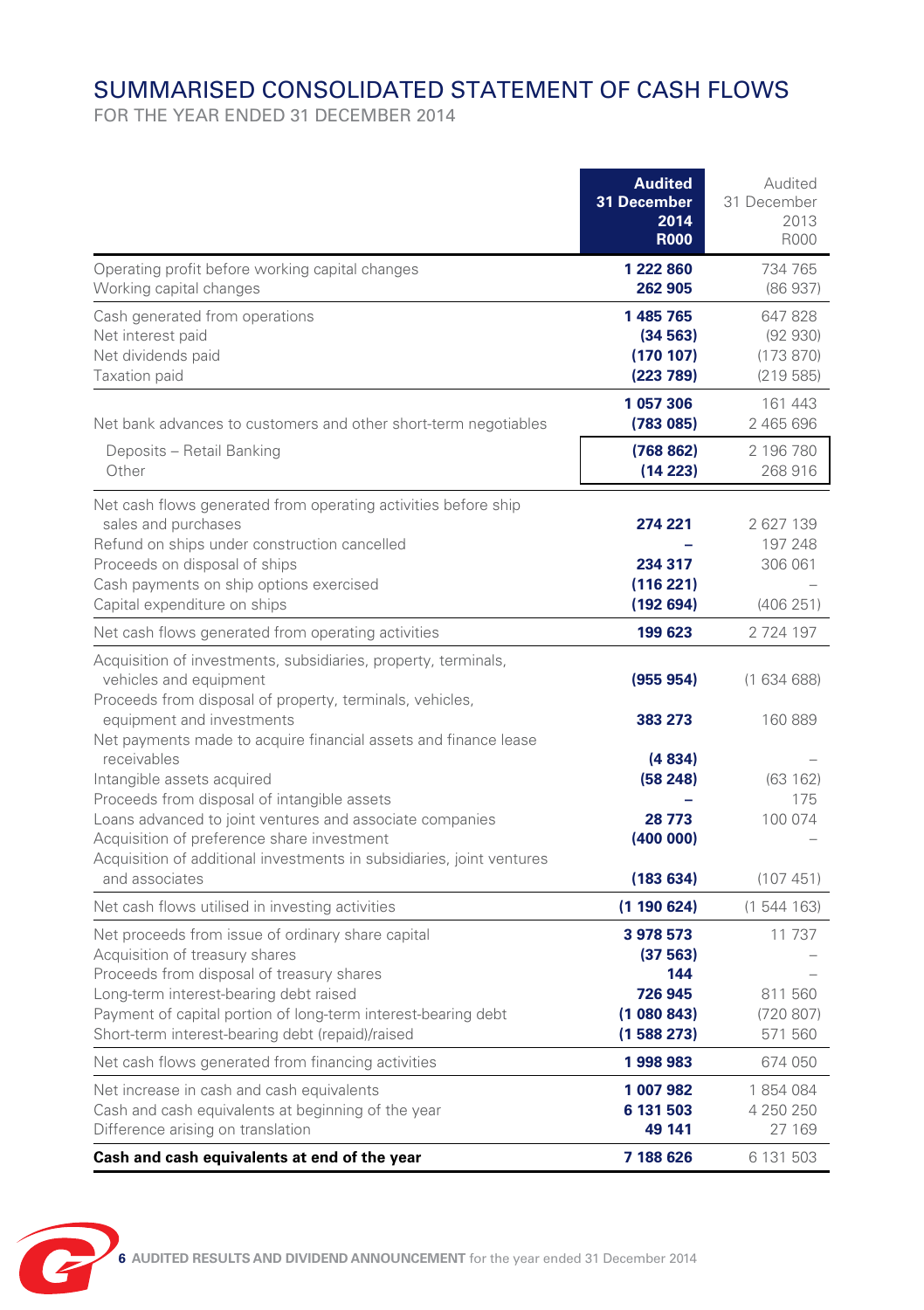# SUMMARISED CONSOLIDATED STATEMENT OF CHANGES IN EQUITY

|                                                                                                                                                                                                                                                                                                             | <b>Audited</b><br>31 December<br>2014<br><b>R000</b>       | Audited<br>31 December<br>2013<br><b>R000</b>       |
|-------------------------------------------------------------------------------------------------------------------------------------------------------------------------------------------------------------------------------------------------------------------------------------------------------------|------------------------------------------------------------|-----------------------------------------------------|
| Share capital and share premium                                                                                                                                                                                                                                                                             | 5982924                                                    | 2036992                                             |
| Balance at beginning of the year<br>Share options exercised<br>Share issue<br>Treasury shares acquired<br>Treasury shares sold                                                                                                                                                                              | 2 036 992<br>4778<br>3 978 573<br>(37563)<br>144           | 2 0 2 5 2 5 5<br>11737                              |
| Preference share capital                                                                                                                                                                                                                                                                                    | 2                                                          | $\overline{2}$                                      |
| Balance at beginning of the year                                                                                                                                                                                                                                                                            | 2                                                          | 2                                                   |
| <b>Equity compensation reserve</b>                                                                                                                                                                                                                                                                          | 57 566                                                     | 50 551                                              |
| Balance at beginning of the year<br>Share-based payments<br>Share options exercised                                                                                                                                                                                                                         | 50 551<br>11 793<br>(4778)                                 | 42 1 26<br>8425                                     |
| Foreign currency translation reserve                                                                                                                                                                                                                                                                        | 2 661 342                                                  | 1916514                                             |
| Balance at beginning of the year<br>Foreign currency translation realised<br>Foreign currency translation adjustments                                                                                                                                                                                       | 1916514<br>(99744)<br>844 572                              | 1 005 260<br>(698028)<br>1609282                    |
| Other non-distributable statutory reserves                                                                                                                                                                                                                                                                  | (123092)                                                   | (23151)                                             |
| Balance at beginning of the year<br>Fair value adjustment of available-for-sale financial instrument<br>Reclassification of available-for-sale investments<br>Foreign currency translation adjustments<br>Cash flow hedge<br>Deferred tax effect on cash flow hedge<br>Net business combination acquisition | (23 151)<br>(1455)<br>(76975)<br>(393)<br>(21118)          | (37965)<br>(25029)<br>50 029<br>(9148)<br>(1038)    |
| Movement in accumulated profit                                                                                                                                                                                                                                                                              | 8 8 5 3 5 5 4                                              | 8 0 5 5 5 2 0                                       |
| Balance at beginning of the year<br>Actuarial gains recognised<br>Profit for the year<br>Ordinary dividends paid<br>Preference dividends paid                                                                                                                                                               | 8 0 5 5 5 2 0<br>1 147<br>1 060 285<br>(204304)<br>(59094) | 7079678<br>8579<br>1 232 526<br>(209909)<br>(55354) |
| Total interest of shareholders of the company                                                                                                                                                                                                                                                               | 17 432 296                                                 | 12 036 428                                          |
| Equity attributable to non-controlling interests of the company                                                                                                                                                                                                                                             | 48 185                                                     | 96 239                                              |
| Balance at beginning of the year<br>Foreign currency translation adjustments<br>Business acquisitions/(disposals)<br>Non-controlling interest disposed<br>Profit for the period<br>Dividends paid                                                                                                           | 96 239<br>301<br>21 548<br>(78685)<br>15 692<br>(6910)     | 126 533<br>9 2 9 7<br>(54502)<br>29 5 24<br>(14613) |
| Total equity attributable to shareholders of the company                                                                                                                                                                                                                                                    | 17 480 481                                                 | 12 132 667                                          |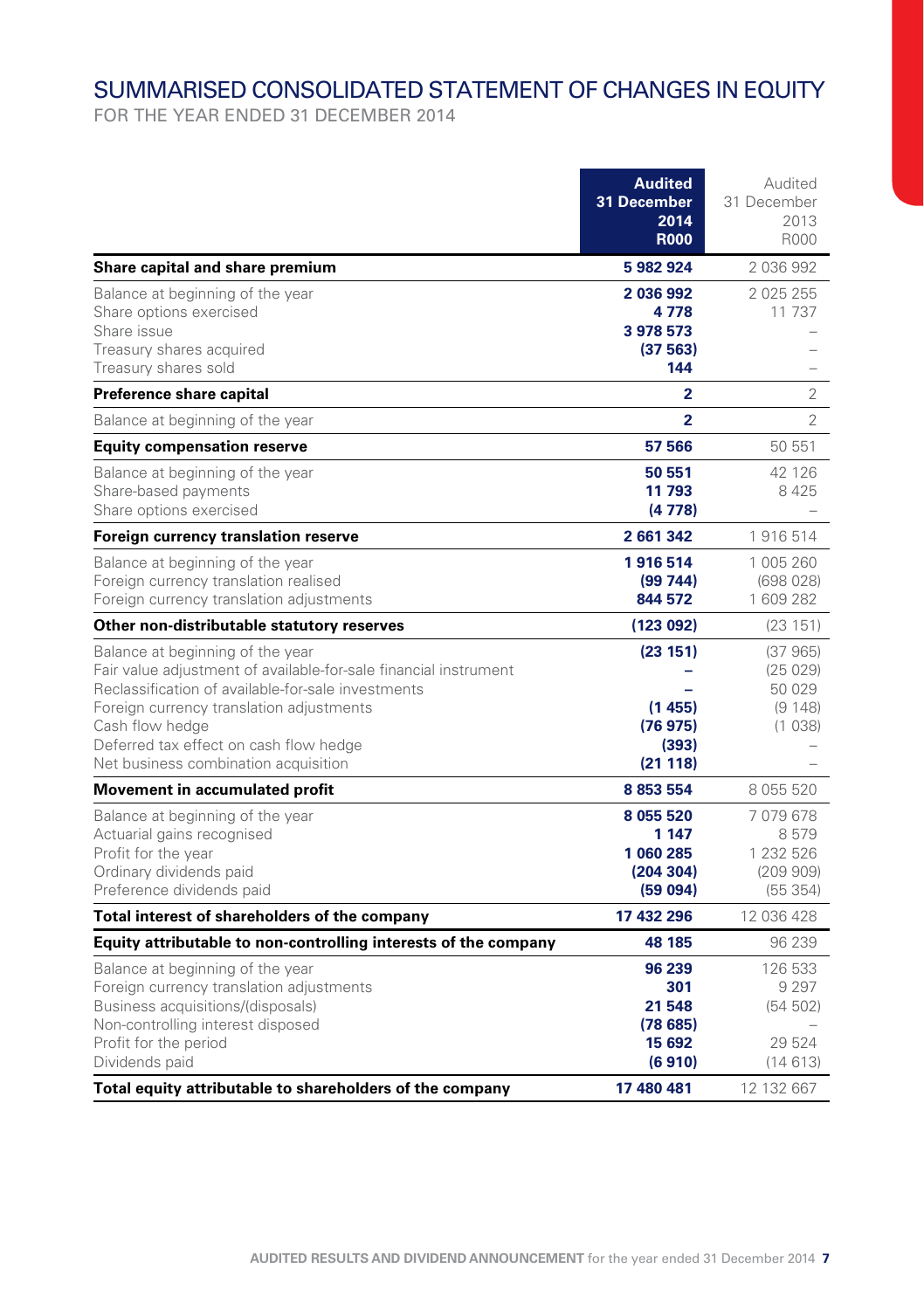# SEGMENTAL ANALYSIS

FOR THE YEAR ENDED 31 DECEMBER 2014

|                                                                                                                                                | <b>Audited</b><br>31 December<br>2014^<br><b>R000</b> | Audited<br>31 December<br>2013^<br>R000               |
|------------------------------------------------------------------------------------------------------------------------------------------------|-------------------------------------------------------|-------------------------------------------------------|
| Revenue<br><b>Freight Services</b><br>Shipping<br><b>Financial Services</b><br>Group                                                           | 5 653 512<br>22 106 063<br>376912<br>4580465          | 5 853 538<br>18 472 198<br>370 790<br>7 438 466       |
| Segmental adjustments **                                                                                                                       | 32 716 952<br>(18804470)<br>13 912 482                | 32 134 992<br>(16 472 966)<br>15 662 026              |
| Earnings before interest, taxation, depreciation and amortisation<br><b>Freight Services</b><br>Shipping<br><b>Financial Services</b><br>Group | 1053611<br>638 913<br>175 210<br>(42750)              | 1 175 217<br>690 455<br>156 138<br>(260695)           |
| Segmental adjustments **                                                                                                                       | 1824984<br>(658973)<br>1 166 011                      | 1761115<br>(874425)<br>886 690                        |
| Operating profit/(loss) before interest and taxation<br><b>Freight Services</b><br>Shipping<br><b>Financial Services</b><br>Group              | 732 073<br>227 421<br>171 401<br>(58597)              | 912 499<br>346 219<br>154 456<br>(270383)             |
| Segmental adjustments **                                                                                                                       | 1 072 298<br>(453 430)<br>618 868                     | 1 142 791<br>(719213)<br>423 578                      |
| Share of associate companies' profit/(loss) after taxation<br><b>Freight Services</b><br>Group                                                 | 79 538<br>3607<br>83 145                              | 30 625<br>(7275)<br>23 350                            |
| Profit/(loss) attributable to ordinary shareholders<br><b>Freight Services</b><br>Shipping<br><b>Financial Services</b><br>Group               | 613 269<br>223 765<br>111 979<br>52 178<br>1 001 191  | 659 083<br>852 384<br>92 254<br>(426549)<br>1 177 172 |

*^ Trading businesses have now been included in the Freight Services and Shipping divisions.* 

*\*\* Joint venture earnings are reviewed together with subsidiaries by the key decision maker. Segmental adjustments relating to joint ventures are necessary to reconcile to IFRS presentation.*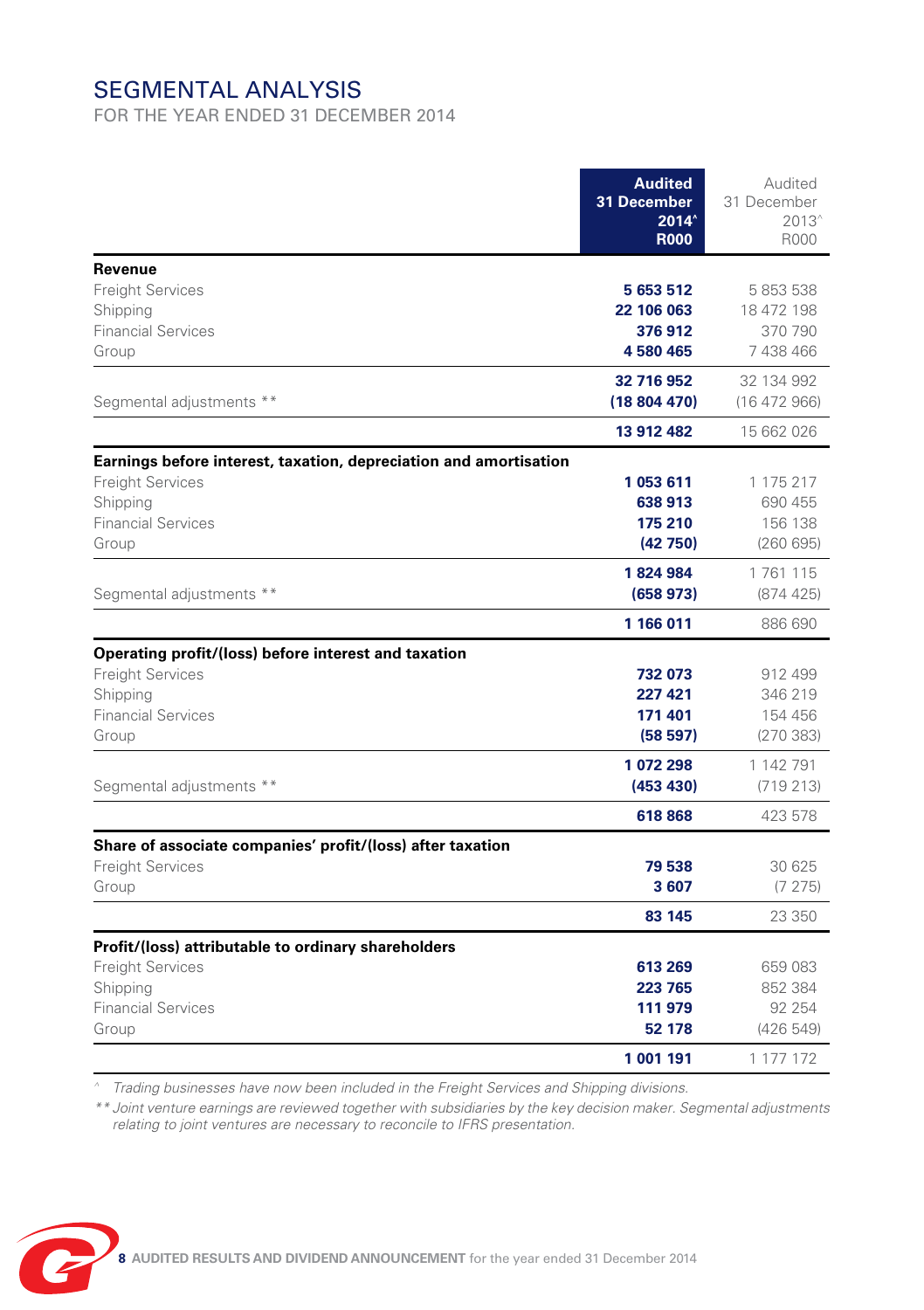## BUSINESS COMBINATIONS

FOR THE YEAR ENDED 31 DECEMBER 2014

#### **Acquisition of subsidiaries, joint ventures and associates**

During the year, the group acquired the following interests:

| <b>Company acquired</b>                       | <b>Nature of</b><br><b>business</b> | <b>Percentage</b><br>acquired | <b>Interest</b><br>acquired<br>2014 | <b>Purchase</b><br>consideration<br><b>R000</b> |
|-----------------------------------------------|-------------------------------------|-------------------------------|-------------------------------------|-------------------------------------------------|
| <b>RRL Grindrod Locomotives Proprietary</b>   |                                     |                               |                                     |                                                 |
| I imited                                      | Rail                                | 49                            | 30 June                             | 264 110                                         |
| <b>RRL Grindrod Proprietary Limited</b>       | Rail                                | 50                            | 30 June                             | 37 500                                          |
| Unicorn Calulo Shipping Services              | Shipping                            |                               |                                     |                                                 |
| Proprietary Limited                           | Services                            | 50                            | 30 June                             | 26 800                                          |
| Unicorn Calulo Bunker Services                |                                     |                               |                                     |                                                 |
| Proprietary Limited                           | <b>Bunker Services</b>              | 25                            | 30 June                             | 127400                                          |
| Sturrock Grindrod Maritime Holdings           |                                     |                               |                                     |                                                 |
| Proprietary Limited                           | <b>Ships Agencies</b>               | 50                            | 30 June                             | 190 400                                         |
| Grindrod South Africa Proprietary Limited     | <b>Freight Services</b>             | 25                            | 30 June                             | 30 022                                          |
| <b>Grindrod Rail Construction Proprietary</b> |                                     |                               |                                     |                                                 |
| Limited                                       | Rail                                | 25                            | 30 June                             | 9 0 0 0                                         |
| Grindrod Corridor Management                  |                                     |                               |                                     |                                                 |
| Proprietary Limited                           | Terminals                           | 30                            | 30 June                             | 7900                                            |
| Grindrod Locomotives Technology               |                                     |                               |                                     |                                                 |
| Proprietary Limited                           | Rail                                | 100                           | 1 October                           | 15 000                                          |
| North West Rail Limited                       | Rail                                | 89.5                          | 1 October                           | 6 6 6 9                                         |
| <b>Total purchase consideration</b>           |                                     |                               |                                     | 714 801                                         |

#### **Disposal of subsidiaries, joint ventures and associates**

During the year, the group disposed of the following interests:

| <b>Company disposed</b>                                                                               | <b>Nature of</b><br><b>business</b>   | <b>Percentage</b><br>disposed | <b>Interest</b><br>disposed<br>2014 | <b>Disposal</b><br>consideration<br><b>R000</b> |
|-------------------------------------------------------------------------------------------------------|---------------------------------------|-------------------------------|-------------------------------------|-------------------------------------------------|
| Russelstone Protein Proprietary Limited<br>Oiltanking Grindrod Calulo Holdings<br>Proprietary Limited | Trading<br>Liquid-bulk<br>storage and |                               | 30 31 December                      | (17419)                                         |
|                                                                                                       | trading                               | 7.5                           | 30 June                             | (5022)                                          |
| <b>Total disposal consideration</b>                                                                   |                                       |                               |                                     | (22441)                                         |

#### **Reasons for acquisitions**

The primary reasons for acquisitions were to enable Grindrod to create greater alignment between subsidiary companies and the group, eliminate any conflicts of interest which might exist, enable more efficient management of the businesses, appropriately capitalise the businesses and leverage the group's statement of financial position in raising debt facilities.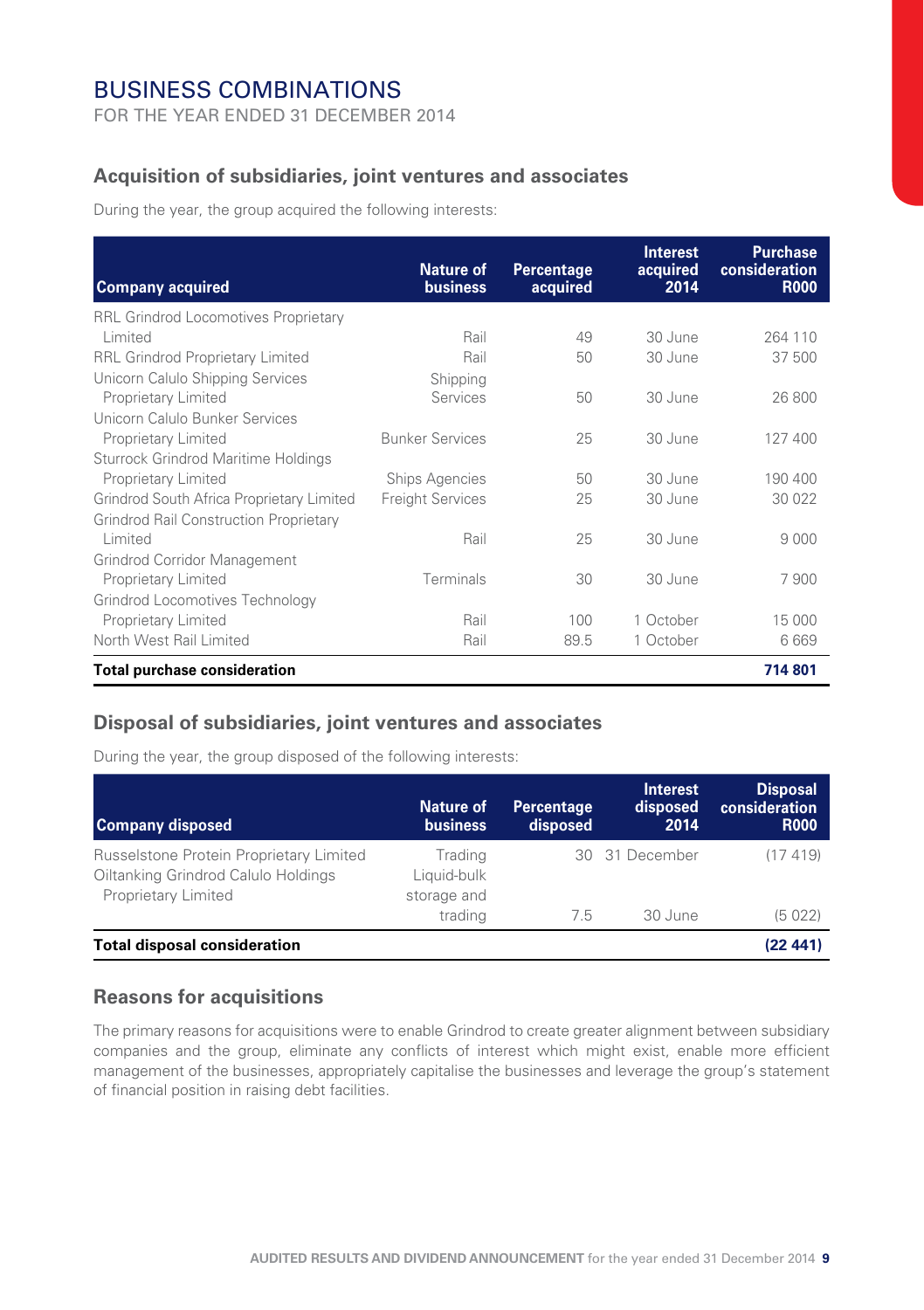## BUSINESS COMBINATIONS *(continued)*

FOR THE YEAR ENDED 31 DECEMBER 2014

#### **Impact of the acquisitions on the results of the group**

From the dates of their acquisition, the acquired businesses contributed additional profit of R26.2 million.

Net assets acquired in the subsidiaries' transactions and the goodwill/intangible assets arising, are as follows:

| <b>Net assets acquired</b>                                       | <b>Acquirees' carrying</b><br>amount before<br>combination at<br>fair value<br><b>R000</b> |
|------------------------------------------------------------------|--------------------------------------------------------------------------------------------|
| Property, plant and equipment                                    | 487 498                                                                                    |
| Intangibles                                                      | 132 998                                                                                    |
| Interest in associate companies                                  | (213)                                                                                      |
| Taxation                                                         | (21671)                                                                                    |
| Working capital                                                  | 83824                                                                                      |
| Cash and bank                                                    | 230 982                                                                                    |
| Non-controlling interest                                         | 47 249                                                                                     |
| Business combination reserve                                     | 13 186                                                                                     |
| Long-term liabilities                                            | (333053)                                                                                   |
| Post-retirement medical aid                                      | (1979)                                                                                     |
| Short-term borrowings                                            | (122595)                                                                                   |
| Bank overdraft                                                   | (1082)                                                                                     |
| Deferred taxation                                                | 19891                                                                                      |
| Total                                                            | 535 035                                                                                    |
| Earnout                                                          | (71300)                                                                                    |
| Less: disposal of investment in joint ventures                   | (219621)                                                                                   |
| Less: profit on sale on disposal of investment in joint ventures | (421278)                                                                                   |
| Goodwill and intangible assets arising on acquisition            | 891 965                                                                                    |
| Total purchase consideration                                     | 714801                                                                                     |
| Cash acquired                                                    | (229900)                                                                                   |
| Net assets acquired                                              | 484 901                                                                                    |
| Interest in associate and joint venture companies disposed       | (14885)                                                                                    |
| Add: profit on sale on disposal of associates                    | (7556)                                                                                     |
| Net assets disposed                                              | (22441)                                                                                    |
| Net assets acquired and disposed                                 | 462 460                                                                                    |
|                                                                  |                                                                                            |

The goodwill arising on the acquisition of these businesses is attributable to the anticipated profitability of these businesses.

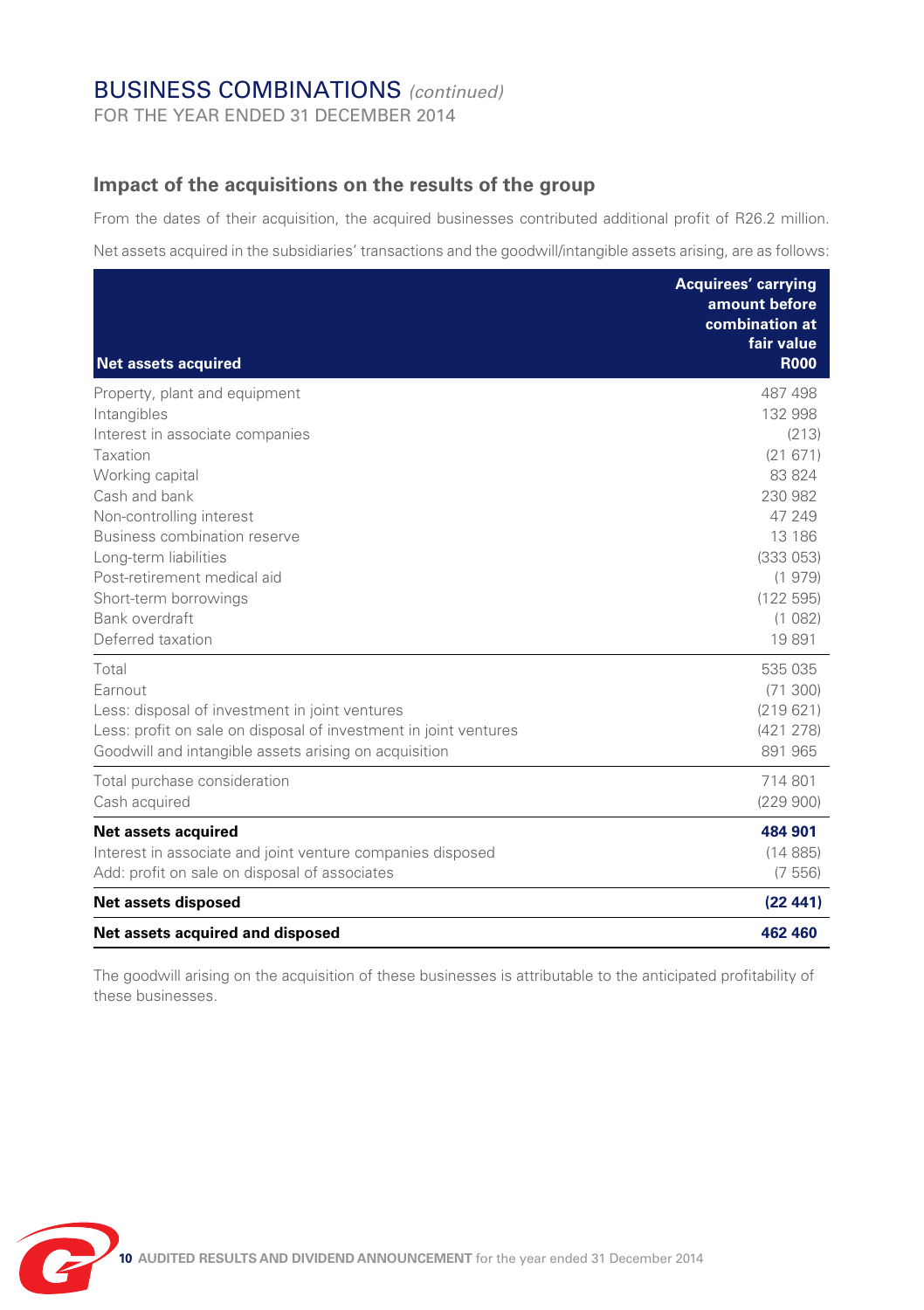## LEASES AND SHIP CHARTERS

FOR THE YEAR ENDED 31 DECEMBER 2014

|                                                                                                 | <b>Audited</b><br>31 December<br>2014<br><b>R000</b> | Audited<br>31 December<br>2013<br>R000 |
|-------------------------------------------------------------------------------------------------|------------------------------------------------------|----------------------------------------|
| Operating leases and ship charters<br>Income<br>Expenditure<br><b>Finance lease liabilities</b> | 1 134 933<br>4 522 157<br>41 969                     | 486 911<br>3788193<br>54 478           |

## FAIR VALUE OF FINANCIAL INSTRUMENTS

FOR THE YEAR ENDED 31 DECEMBER 2014

The following table provides an analysis of financial instruments that are measured subsequent to initial recognition at fair value, grouped into Levels 1 to 3 based on the degree to which the fair value is observable:

Level 1 - quoted prices (unadjusted) in active markets for identical assets or liabilities.

Level 2 - inputs other than quoted prices included within Level 1 that are observable for the asset or liability, either directly (i.e. as prices) or indirectly (i.e. derived from prices).

Level 3 - inputs for the asset or liability that are not based on observable market data (unobservable inputs).

|                                                                                                | <b>Audited</b><br>31 December<br>2014<br><b>R000</b> | <b>Audited</b><br>31 December<br>2014<br><b>R000</b> | <b>Audited</b><br>31 December<br>2014<br><b>R000</b> | <b>Audited</b><br>31 December<br>2014<br><b>R000</b> |
|------------------------------------------------------------------------------------------------|------------------------------------------------------|------------------------------------------------------|------------------------------------------------------|------------------------------------------------------|
|                                                                                                | Level 1                                              | Level <sub>2</sub>                                   | Level 3                                              | <b>Total</b>                                         |
| <b>Financial assets</b><br>Financial assets designated at fair<br>value through profit or loss | 23 7 62                                              | 252 999                                              | 435 392                                              | 712 153                                              |
| Total                                                                                          | 23 762                                               | 252 999                                              | 435 392                                              | 712 153                                              |
| <b>Financial liabilities</b><br>Derivative financial instruments                               |                                                      | (88540)                                              |                                                      | (88540)                                              |
| <b>Total</b>                                                                                   |                                                      | (88540)                                              |                                                      | (88540)                                              |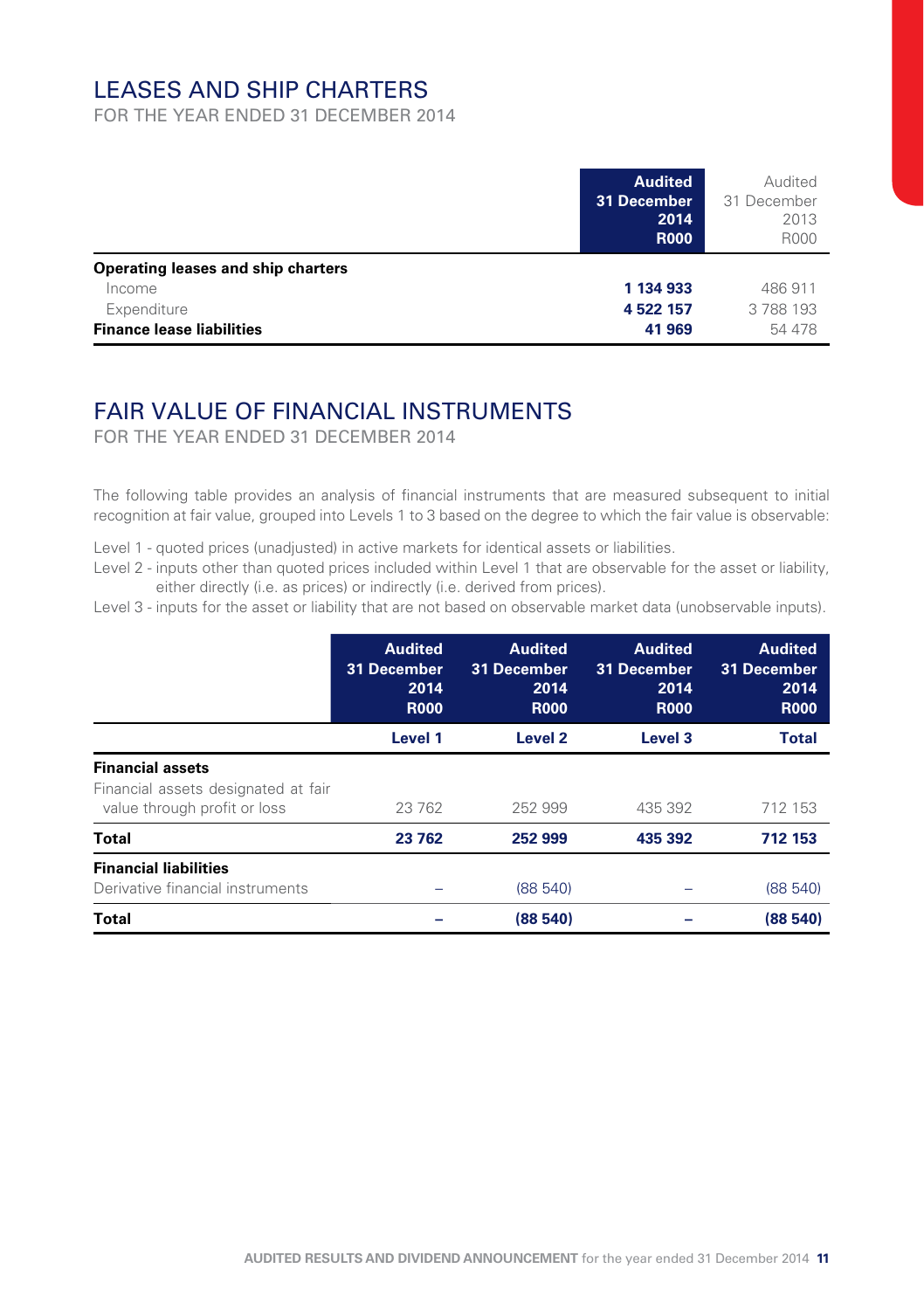## FAIR VALUE OF FINANCIAL INSTRUMENTS *(continued)*

FOR THE YEAR ENDED 31 DECEMBER 2014

|                                     | Audited     | Audited     | Audited     | Audited     |
|-------------------------------------|-------------|-------------|-------------|-------------|
|                                     | 31 December | 31 December | 31 December | 31 December |
|                                     | 2013        | 2013        | 2013        | 2013        |
|                                     | R000        | R000        | R000        | R000        |
|                                     | Level 1     | Level 2     | Level 3     | Total       |
| <b>Financial assets</b>             |             |             |             |             |
| Derivative financial assets         | 35 613      | 6583        |             | 42 196      |
| Other financial assets held-for-    |             |             |             |             |
| trading                             |             | 23 769      |             | 23769       |
| Financial assets designated at fair |             |             |             |             |
| value through profit or loss        | 25 532      | 175 604     | 342 501     | 543 637     |
| Total                               | 61 145      | 205 956     | 342 501     | 609 602     |
| <b>Financial liabilities</b>        |             |             |             |             |
| Derivative financial instruments    | (9199)      | (10484)     |             | (19683)     |
| Other financial liabilities         |             |             |             |             |
| held-for-trading                    |             | (45193)     |             | (45193)     |
| Total                               | (9 199)     | (55 677)    |             | (64 876)    |

Fair value gains recognised in the statement of comprehensive income for Level 3 financial instruments were R61.3 million (2013: R13.3 million).

#### **Reconciliation of Level 3 fair value measurements of financial assets**

|                                 | <b>Audited</b><br>31 December<br>2014<br><b>R000</b> | Audited<br>31 December<br>2013<br>R000 |
|---------------------------------|------------------------------------------------------|----------------------------------------|
| Opening balance                 | 342 501                                              | 180 405                                |
| Additions                       | 51 402                                               | 186520                                 |
| <b>Disposals</b>                | (19803)                                              | (12740)                                |
| Total movement recognised       |                                                      |                                        |
| - in other comprehensive income |                                                      | 25 000                                 |
| Reclassified to profit or loss  |                                                      | (50 029)                               |
| Profit and loss                 | 61 292                                               | 13 345                                 |
| <b>Closing balance</b>          | 435 392                                              | 342 501                                |

## CONTINGENT ASSETS/LIABILITIES

FOR THE YEAR ENDED 31 DECEMBER 2014

The company guaranteed loans and facilities of subsidiaries and joint ventures amounting to R6 263 550 000 (2013: R7 941 355 000) of which R2 231 427 000 (2013: R4 629 690 000) had been utilised at year-end.

The company guaranteed charter-hire payments of subsidiaries amounting to R1 137 690 000 (2013: R1 194 376 000). The charter-hire payments are due by the subsidiaries in varying amounts from 2015 to 2022.

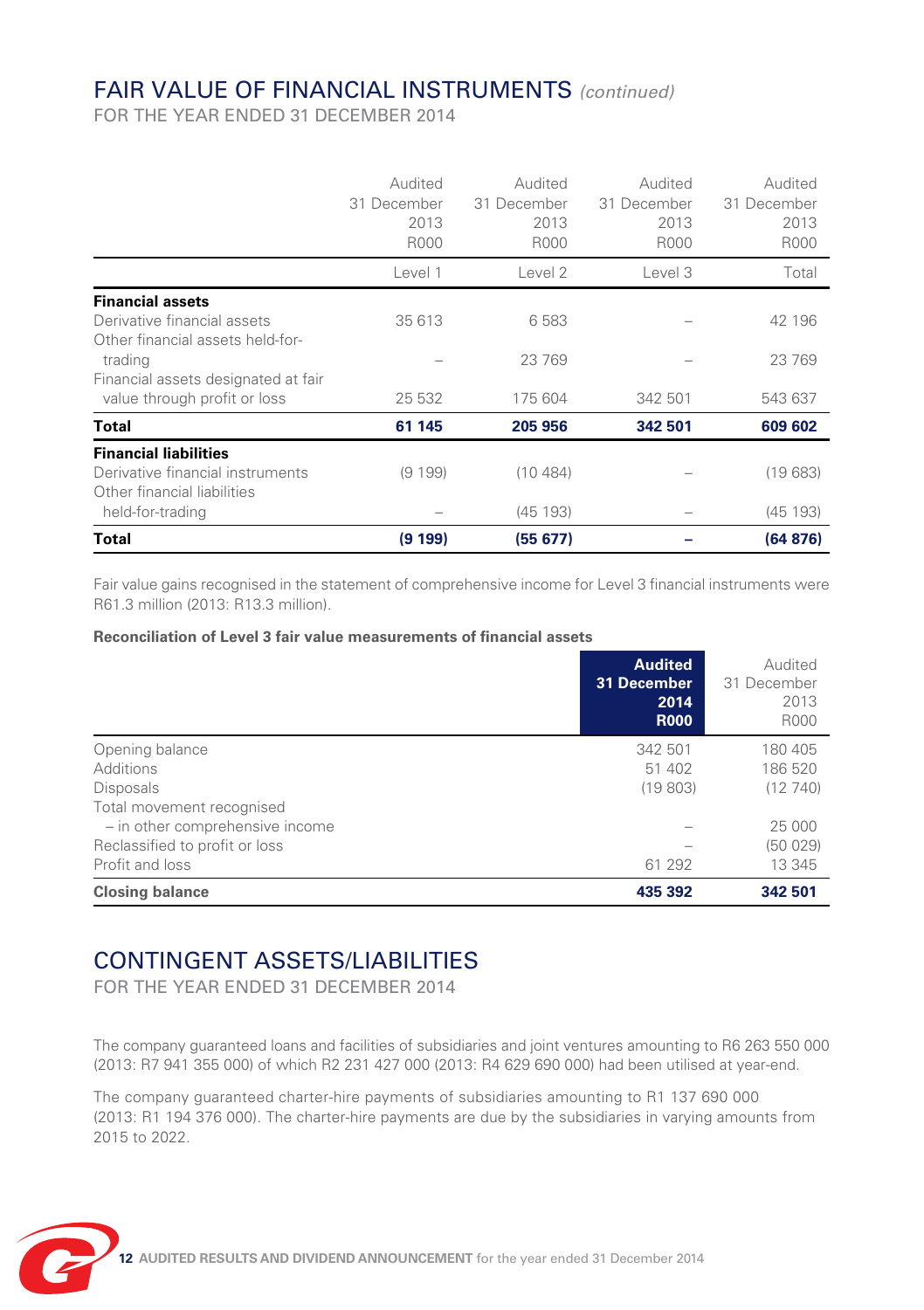### PREPARER OF SUMMARISED CONSOLIDATED FINANCIAL **STATEMENTS**

FOR THE YEAR ENDED 31 DECEMBER 2014

These summarised consolidated financial statements have been prepared under the supervision of AG Waller, CA(SA).

**AG Waller** Group Financial Director 24 February 2015

# BUSINESS REVIEW

#### **Overview**

In 2014 Grindrod continued to make progress in optimising operational assets in line with its vision to create sustainable returns and long-term value for its stakeholders. The Maputo businesses continued to reflect good contributions despite adverse market conditions. Performance of the Shipping division was impacted by continued weakness in global shipping markets. Financial Services continued to grow and improve performance.

The Atlas operation was discontinued, wound down and sold according to plan. In order to optimise synergies, the remaining Trading operations, coal, agricultural and mineral logistics and marine-fuels businesses, have been incorporated in the Freight Services and Shipping divisions.

Financial Services is accounted for as a continued operation and has received further capital following the withdrawal of the Bidvest offer.

The group continues to focus on the further development and execution of various infrastructure projects, with specific focus on terminals and rail.

Grindrod successfully raised equity capital of R2.4 billion (the Bookbuild Placement). Business alignment and efficiency improvements were achieved through the acquisition of the interests held by the group's longterm B-BBEE partners, Calulo Investments and Solethu Investments, in certain operating subsidiaries and joint ventures (the Acquisition). In conjunction with this, a consortium including Calulo Investments, Solethu Investments, Safika Holdings, Adopt-a-School Foundation and Brimstone Investment Corporation invested R1.6 billion in Grindrod at a holding level, providing for 8.4 per cent B-BBEE ownership (the Consortium Placement).

Attributable earnings decreased by 15 per cent to R1 001.2 million (2013: R1 177.2 million). Non-trading items include the required raising of R430.6 million in earnings as a consequence of the change in control through the Acquisition. In addition, impairment charges of R105.8 million were made against the carrying value of the transport fleet, R89.8 million on the carrying value of vessels and R80.0 million on the carrying value of mineral logistic investments. Earnings from non-trading items in the prior year of R475.3 million, included the realisation of a material foreign currency translation reserve.

Headline earnings increased by four per cent to R729.4 million (2013: R701.8 million), with headline earnings per share decreasing by nine per cent to 107.5 cents (2013: 118.7 cents).

Earnings per share is calculated on a weighted average of 678.3 million shares, up from 591.1 million in 2013 primarily as a result of the Acquisition and Consortium Placement.

Ordinary dividends for the year totalled 33.6 cents per share (2013: 37.1 cents per share). A final dividend of 20.0 cents per share (2013: 17.1 cents per share) has been declared.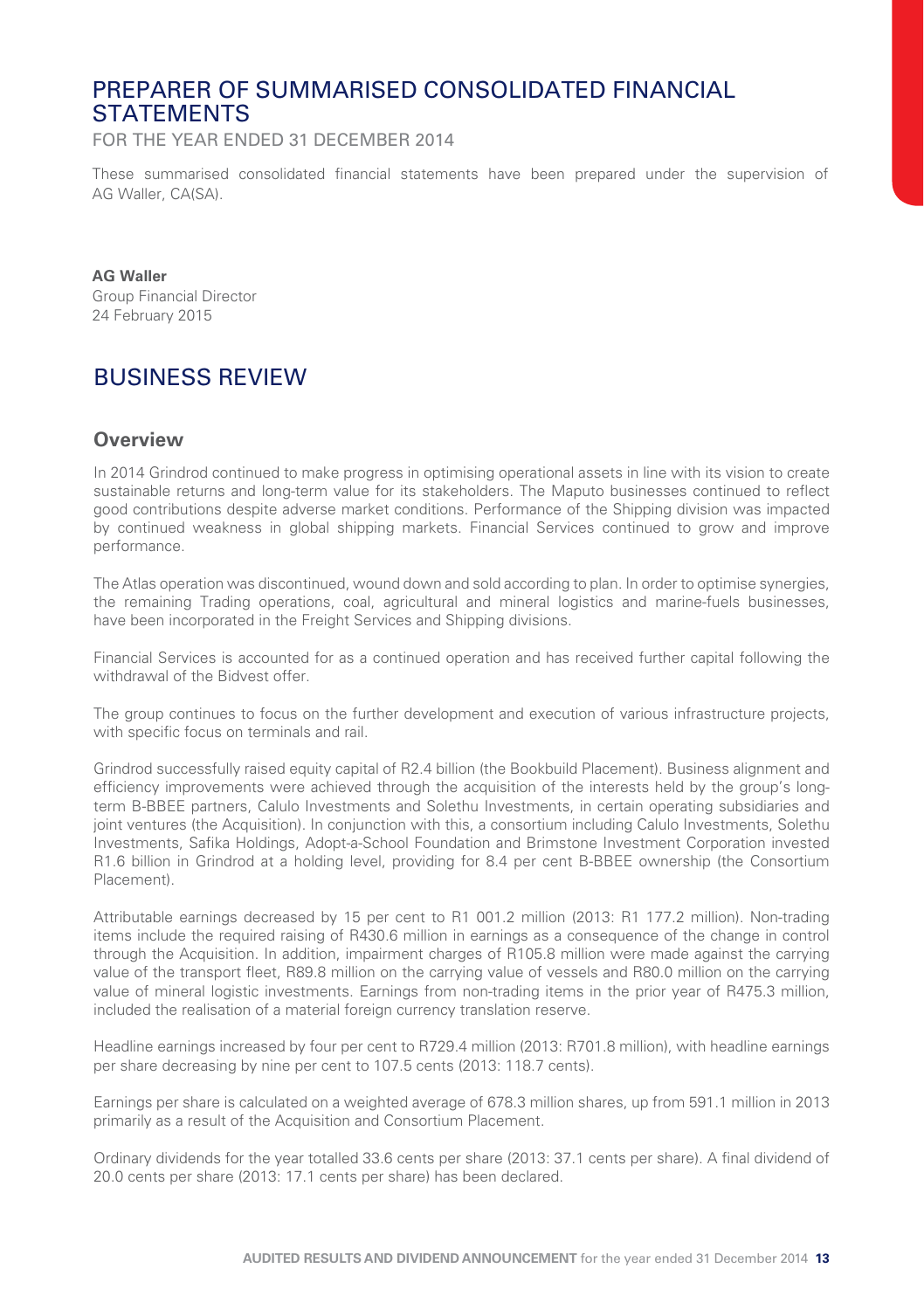## BUSINESS REVIEW *(continued)*

| <b>Capital expenditure</b>                                              |                         | <b>Capital commitments</b> |           |                                    | <b>Split as follows</b><br>Approved<br>Approved<br>and con-<br>not con- |         |                    |
|-------------------------------------------------------------------------|-------------------------|----------------------------|-----------|------------------------------------|-------------------------------------------------------------------------|---------|--------------------|
| <b>R</b> million                                                        | 2014                    | 2015                       | 2016      | $2017+$                            | Total                                                                   | tracted | tracted            |
| <b>Freight Services</b>                                                 | 1 3 5 4                 | 90                         | 22        | 7                                  | 119                                                                     | 1       | 118                |
| Port and Terminals<br>Rail<br>Carrier Logistics<br>Integrated Logistics | 120<br>648<br>97<br>489 | 53<br>3<br>33              | 18<br>3   | 6<br>1<br>$\overline{\phantom{a}}$ | 77<br>3<br>6<br>33                                                      | 1       | 76<br>3<br>6<br>33 |
| Shipping                                                                | 981                     | 430                        | 285       | 121                                | 836                                                                     |         | 836                |
| Dry-bulk<br>Tankers                                                     | 795<br>186              | 430                        | 269<br>16 | 121<br>$\overline{\phantom{a}}$    | 820<br>16                                                               |         | 820<br>16          |
| <b>Financial Services</b><br>Group                                      | 15<br>98                |                            |           |                                    |                                                                         |         |                    |
|                                                                         | 2448                    | 520                        | 307       | 128                                | 955                                                                     | 1       | 954                |
| Split as follows:<br>Subsidiaries<br>Joint ventures                     | 1646<br>802             | 87<br>433                  | 35<br>272 | 124<br>4                           | 246<br>709                                                              | 1       | 245<br>709         |

#### **Capital expenditure and commitments**

*The above represents board approved capital commitments. These commitments exclude planned expenditure which is subject to final board consideration.*

Capital continues to be committed to the strategic investment areas of port, terminal and rail infrastructure as well as the dry-bulk shipping fleet.

Total capital and investment expenditure was R2.4 billion (2013: R2.9 billion), of which 73 per cent was expansionary and the balance maintenance or replacement capital expenditure. The capital expenditure mainly comprised payments on the acquisition of 12 dry-bulk ships in the tripartite joint venture, the Acquisition, increased investment into the rail concession business, locomotives and expansion in the intermodal business.

Future capital continues to be committed to the expansion of terminal capacity, rail infrastructure, locomotives and ships.

#### **Cash flow and borrowings**

The financial position reflects net cash of R0.5 billion (2013 net debt: R2.6 billion), following the large contribution from the inflow of equity funds raised over the period. Operating profit before working capital adiustments was R1 222.9 million (2013: R734.8 million). Working capital contributed to a net inflow of R262.9 million (2013: R86.9 million outflow).

#### **Statement of financial position**

With total assets of R32.8 billion (December 2013: R28.4 billion) and no net debt (net debt:equity December 2013: 21 per cent), the group's financial position is strong. Book net asset value per share is R22.27 (December 2013: R19.26).

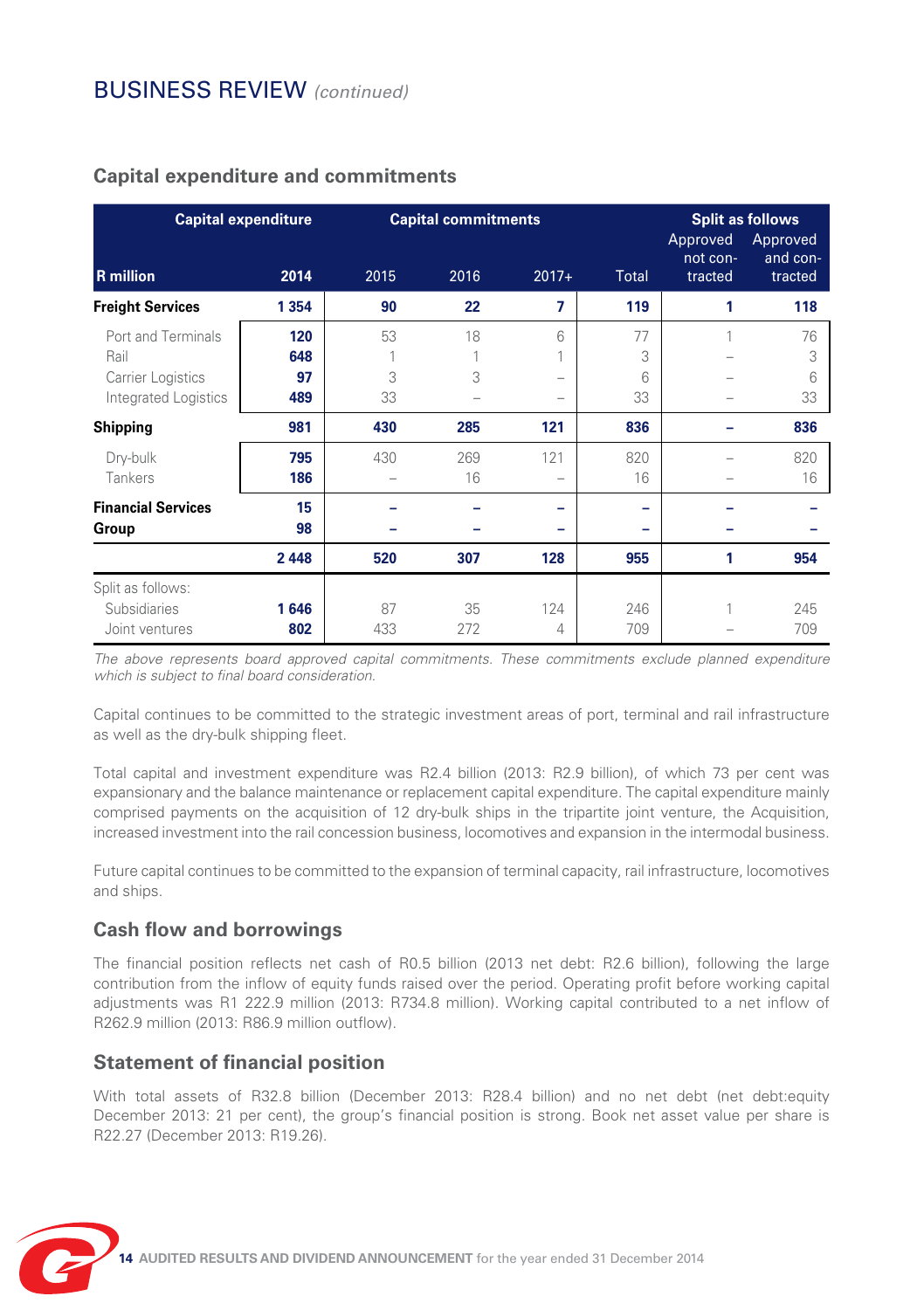Shareholders' equity increased to 762 053 314 shares in issue (December 2013: 600 765 314). The increase is attributable to the successful completion of the Bookbuild Placement of 96 000 000 shares in May 2014, the issue of 1 288 000 shares as part of the Acquisition and the Consortium Placement of 64 000 000 shares in July 2014.

#### **Basis of preparation**

The summarised consolidated financial statements are prepared in accordance with the requirements of the Listings Requirements of the JSE Limited for summarised financial statements and the requirements of the South African Companies Act, 71 of 2008 applicable for summarised financial statements. The Listings Requirements of the JSE Limited for the preliminary reports require them to be prepared in accordance with the framework concepts and the measurement and recognition requirements of International Financial Reporting Standards (IFRS), the SAICA Financial Reporting Guides as issued by the Accounting Practices Committee and financial reporting pronouncements as issued by the Financial Reporting Standards Council, and also, as a minimum, to contain the information required by IAS 34 Interim Financial Reporting.

The accounting for the acquisitions and disposals made by the group has been determined as at 31 December 2014. At the date of finalisation of these results, the necessary market values and other calculations had not been finalised and they have therefore been provisionally determined based on the directors' best estimate of the likely values.

Following the board's decision to retain the Financial Services business, the business has been re-instated as a segment in continuing operations. The repositioning of the commodity businesses within logistics and the closure and sale of the wholly owned agri-commodity desks has been accounted for in continuing operations. Despite the significant re-organisation the commodity logistics businesses are continuing operations. In the Interim Results at June 2014 these items had been disclosed as discontinued items. There is no impact on comparative information, as these businesses were disclosed as continuing operations for the year ended 31 December 2013.

The audited summarised consolidated financial statements have been prepared under the supervision of the group financial director, AG Waller, CA(SA).

The summarised consolidated financial statements were approved by the board of directors on 24 February 2015.

The full consolidated annual financial statements from which these summarised consolidated financial statements were derived are electronically available on the group's website www.grindrod.co.za.

#### **Accounting policies**

The accounting policies applied in the preparation of the full consolidated annual financial statements from which the summarised consolidated financial statements were derived are in terms of IFRS and are consistent with those of the previous full consolidated annual financial statements.

#### **Audit opinion**

These summarised consolidated financial statements for the year ended 31 December 2014 have been audited by Deloitte & Touche, who expressed an unmodified opinion thereon. The auditor also expressed an unmodified opinion on the full consolidated financial statements for the year ended 31 December 2014, from which these summarised consolidated financial statements were derived. A copy of the auditor's report on the summarised consolidated financial statements and of the auditor's report on the full consolidated financial statements are available for inspection at the company's registered office, together with the financial statements identified in the respective auditor's reports.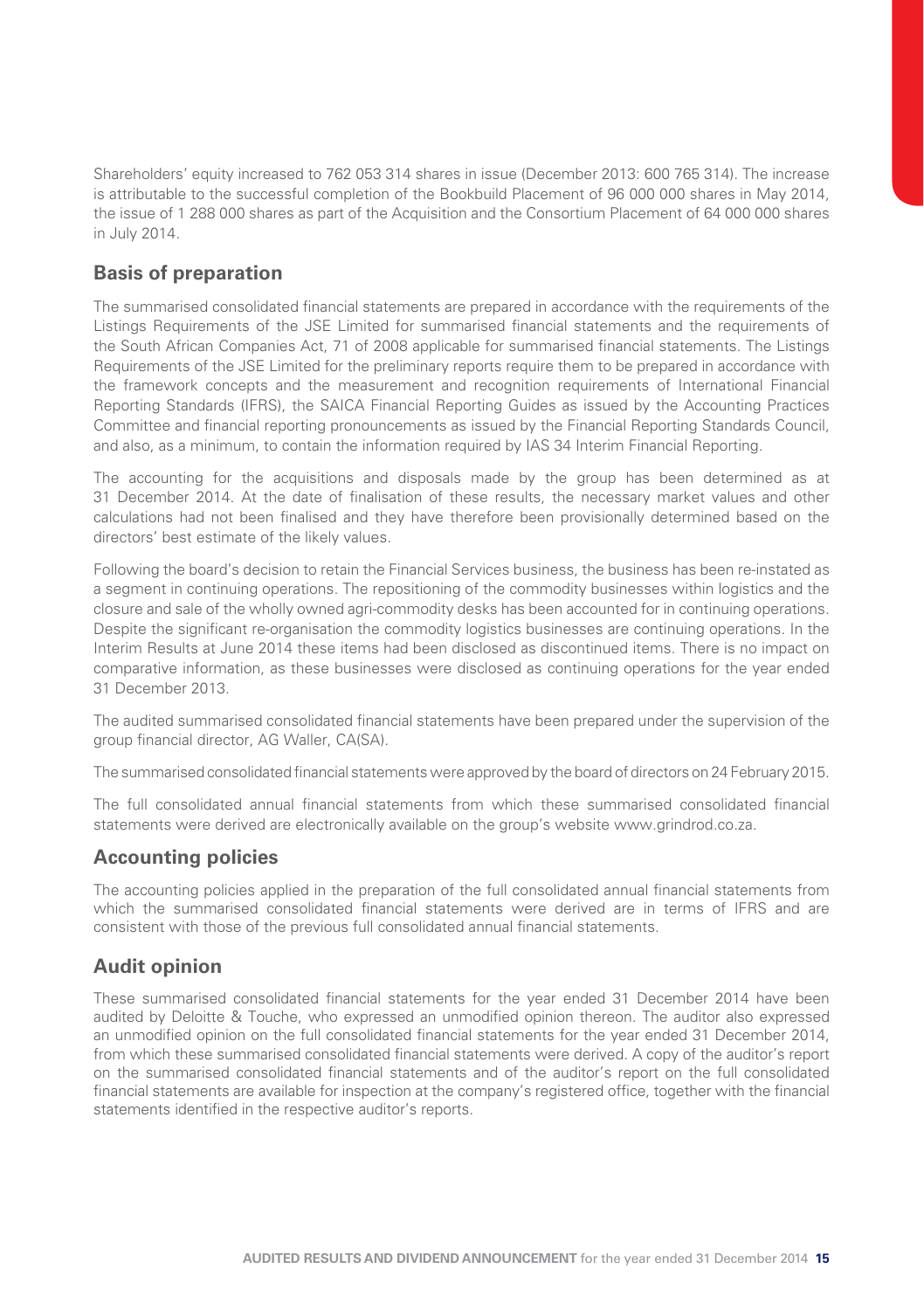## BUSINESS REVIEW *(continued)*

Deloitte & Touche has not audited future financial performance and expectations expressed by management included in the commentary in the accompanying preliminary report and accordingly do not express an opinion thereon. The auditor's report does not necessarily report on all of the information contained in this preliminary report. Shareholders are therefore advised that in order to obtain a full understanding of the nature of the auditor's engagement, they should obtain a copy of the auditor's report together with the accompanying financial information from the issuer's registered office.

#### **Post balance sheet events**

There are no material post balance sheet events to report.

#### **Prospects**

Grindrod is well positioned to further capitalise on opportunities using its extensive experience in the logistics value chain, respected brand and shareholder support. Current depressed commodity prices and shipping rates will continue to put pressure on earnings in the near term.

For and on behalf of the board

**MJ Hankinson** AK Olivier

Chairman Chief Executive Officer 24 February 2015

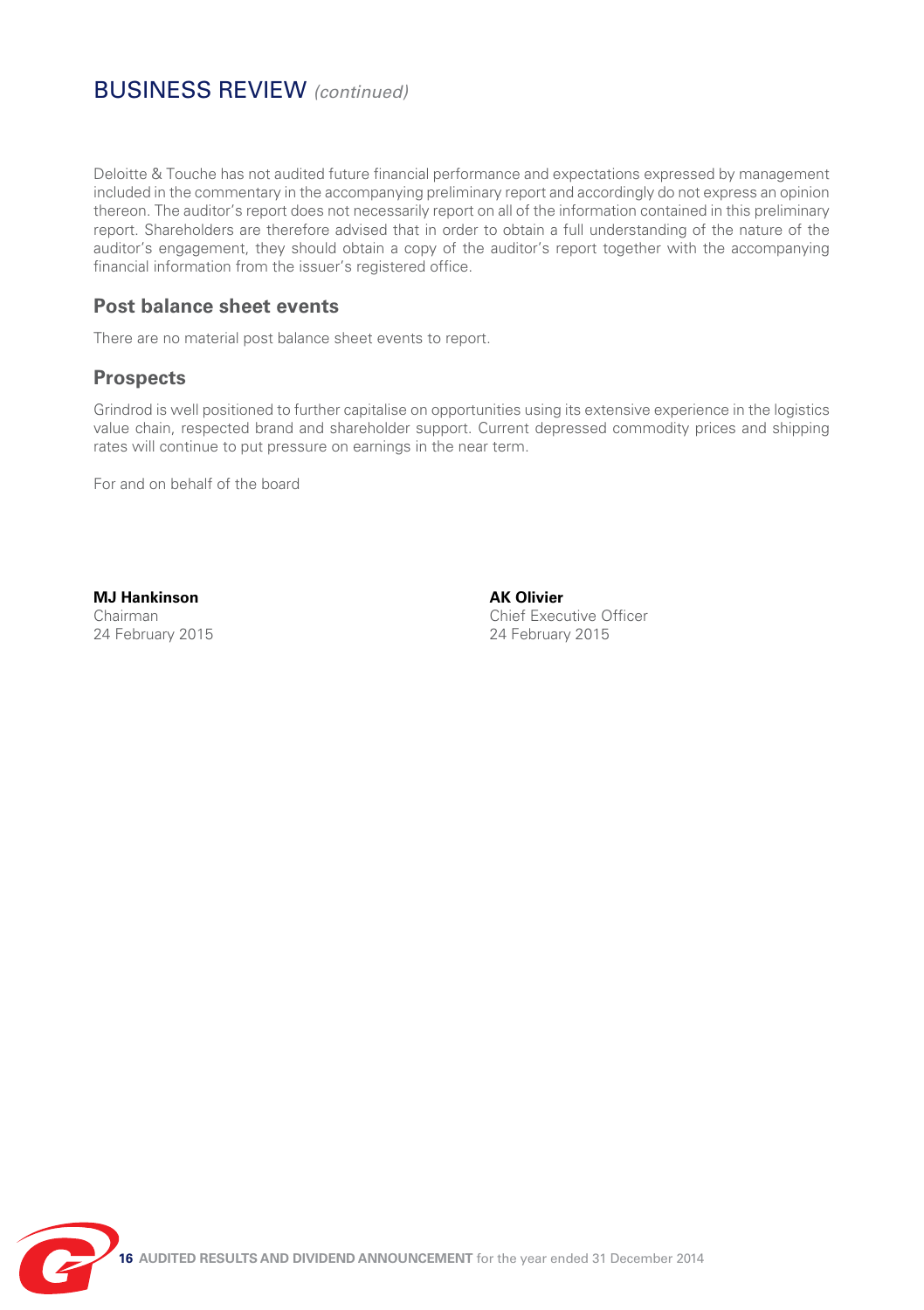# DECLARATION OF FINAL DIVIDEND

#### **Preference dividend**

Notice is hereby given that a gross final dividend of 409.0 cents per cumulative, non-redeemable, non-participating and non-convertible preference share (2013: 377.0 cents) has been declared out of income reserves for the year ended 31 December 2014, payable to preference shareholders in accordance with the timetable below.

At 31 December 2014, there were 7 400 000 cumulative, non-redeemable, non-participating and nonconvertible preference shares in issue. The final net preference dividend is 347.65000 cents per share for preference shareholders who are not exempt from dividends tax.

#### **Ordinary dividend**

Notice is hereby given that a gross final dividend of 20.0 cents per ordinary share (2013: 17.1 cents) has been declared out of income reserves for the year ended 31 December 2014, payable to ordinary shareholders in accordance with the timetable below.

At 31 December 2014, there were 762 053 314 ordinary shares in issue. The final net ordinary dividend is 17.00000 cents per share for ordinary shareholders who are not exempt from dividends tax.

With respect to the preference and ordinary dividends, in terms of the dividends tax effective since 1 April 2012, the following additional information is disclosed:

- The local dividends tax rate is 15 per cent;
- No STC credits will be utilised for the final ordinary or preference dividend; and
- Grindrod Limited's tax reference number is 9435/490/71/0.

#### **Timetable**

Declaration and finalisation date Wednesday, 25 February 2015 Last day to trade cum-dividend Friday, 13 March 2015 Shares commence trading ex-dividend Monday, 16 March 2015 Record date Friday, 20 March 2015 Dividend payment date Monday, 23 March 2015

No dematerialisation or rematerialisation of shares will be allowed for the period Monday, 16 March 2015, to Friday, 20 March 2015, both days inclusive.

The dividends are declared in the currency of the Republic of South Africa.

By order of the board

**Mrs CI Lewis**

Group Company Secretary 24 February 2015